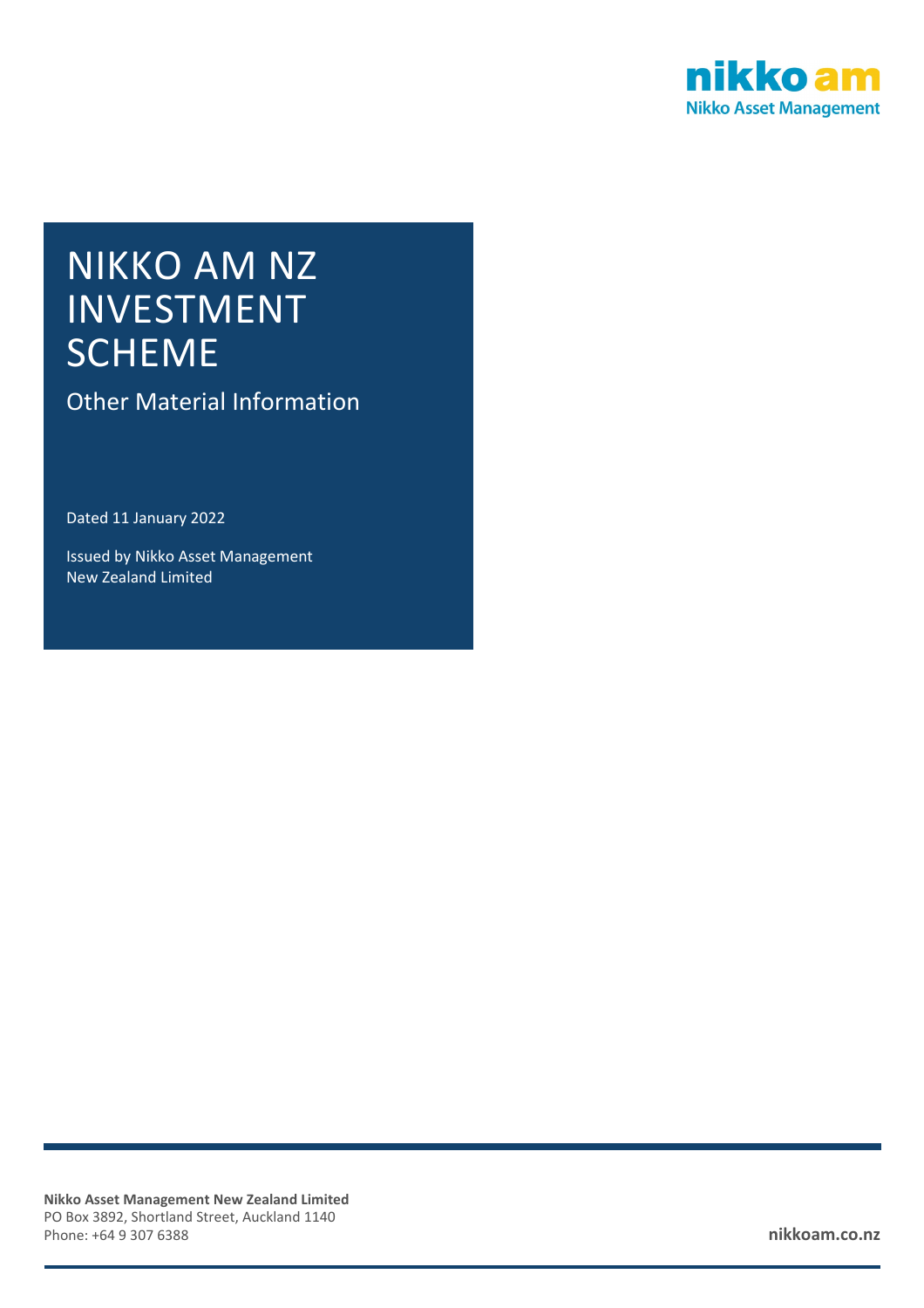### Contents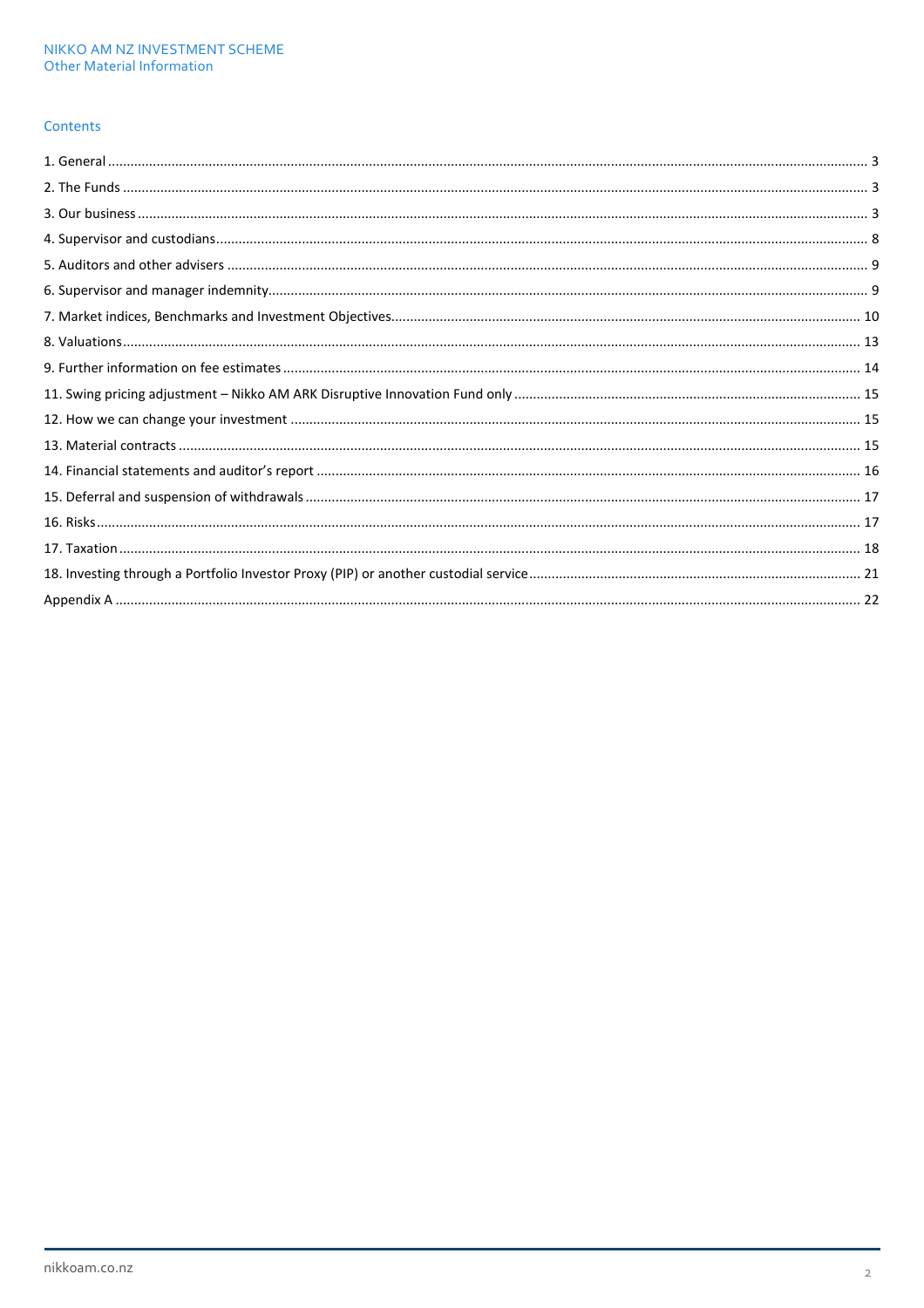# 1. General

This Other Material Information Document (the "**Document**") contains material information relating to the Nikko AM NZ Investment Scheme (the "**Scheme**") and the Funds that is not contained in the Product Disclosure Statement (PDS) for the offer of units in each fund. The PDS for each fund and other information about the Scheme can be found on the Disclose website at [www.business.govt.nz/disclose.](http://www.business.govt.nz/disclose)

In this Document, "you" or "your" refers to a person or entity that invests directly in the Funds. If you hold units through a PIP, please see Section 16 "Investing through a PIP or another custodial service".

"We", "us", "our", "Nikko AM NZ" or "the Manager" refers to Nikko Asset Management New Zealand Limited which is the manager of the Scheme.

Capitalised terms have the same meaning as in the Nikko AM NZ Investment Scheme Trust Deed ("**Trust Deed**"), unless they are otherwise defined. The Trust Deed for the Scheme is available on the scheme register on Disclose.

# 2. The Funds

The Scheme has seventeen (17) Funds on offer as listed below ("the Funds"):

| <b>Diversified Funds</b>   | <b>Cash and Fixed Interest Funds</b> | <b>Equity Funds</b>                                               | <b>Impact Funds</b>                |
|----------------------------|--------------------------------------|-------------------------------------------------------------------|------------------------------------|
| Nikko AM Conservative Fund | Nikko AM NZ Cash Fund                | Nikko AM Core Equity Fund                                         | Nikko AM Freedom Fund <sup>1</sup> |
| Nikko AM Balanced Fund     | Nikko AM NZ Bond Fund                | Nikko AM SRI Equity Fund                                          |                                    |
| Nikko AM Growth Fund       |                                      | Nikko AM NZ Corporate Bond Fund Nikko AM Concentrated Equity Fund |                                    |
| Nikko AM Income Fund       | Nikko AM Global Bond Fund            | Nikko AM Global Shares Fund                                       |                                    |
|                            |                                      | Nikko AM Global Shares Hedged Fund                                |                                    |
|                            |                                      | Nikko AM Global Equity Unhedged Fund                              |                                    |
|                            |                                      | Nikko AM Global Equity Hedged Fund                                |                                    |
|                            |                                      | Nikko AM ARK Disruptive Innovation Fund                           |                                    |

<sup>1</sup> Further specific information on the Freedom Fund is available in the Nikko AM Freedom Fund Other Material Information document, which is available on Disclose or the GoalsGetter website.

# 3. Our business

Nikko AM NZ is a wholly owned subsidiary of Nikko Asset Management Co., Ltd ("**Nikko AM**"), headquartered in Tokyo, Japan and founded in 1959. Nikko AM is majority owned by Sumitomo Mitsui Trust Bank, Limited ("**SMTB**"). SMTB is listed on the Tokyo Stock Exchange.

We were established in 1994. We manage around \$8 billion of funds for a diverse group of clients including group companies, trustees of superannuation schemes, charitable trusts, foundations, KiwiSaver scheme providers and other entities such as corporations, local governments other fund managers, financial planners, investment product distributors and high net worth individuals.

We offer investment management services in domestic assets (equities, fixed interest, cash and alternative investments) through our Auckland based investment team and employ carefully selected offshore managers to manage global assets (global equities, global fixed interest and alternative investments). We are an active investment manager. As such, we take a medium term approach to investment. Our focus is on using research-based information to add value over time and achieve clients' investment objectives. Our business is to provide investment management expertise primarily for New Zealand based clients. We manage each fund in accordance with the Statement of Investment Policies and Objectives ("**SIPO**") relevant to that fund. We may change the SIPO from time to time, in consultation with the Supervisor. We are responsible for the investment management, administration and promotion of the Funds. We are registered as a financial service provider under the Financial Service Providers (Registration and Dispute Resolution) Act 2008 (FSP Act).

### **Contact**

Nikko AM NZ can be contacted at: Nikko Asset Management New Zealand Limited PO Box 3892, Shortland Street, Auckland 1140 Telephone: 09 307 6363 Freephone: 0800 303 308 Email[: NZenquiries@nikkoam.com](mailto:NZenquiries@nikkoam.com)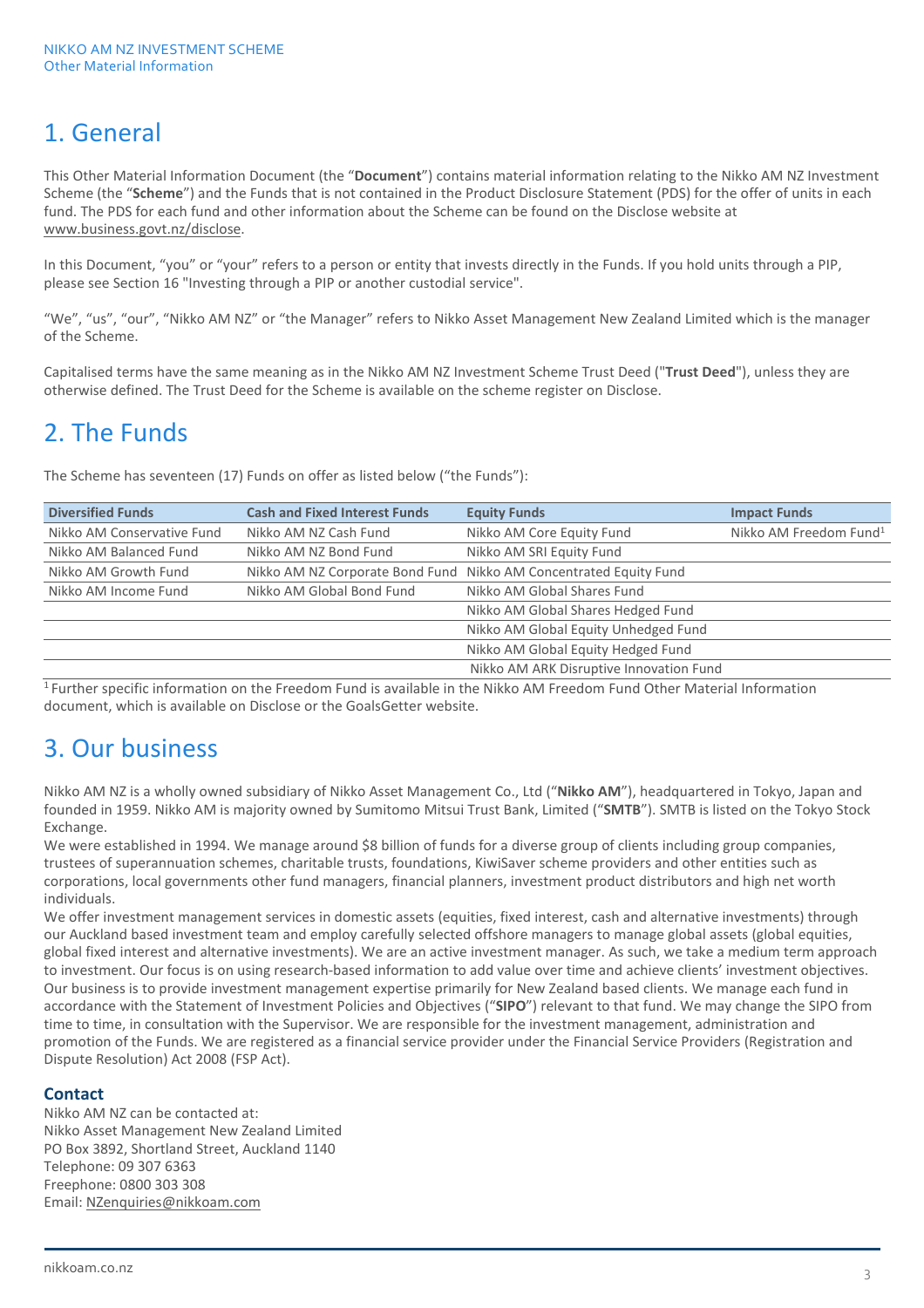### **Directors**

### **George William Carter, Auckland, New Zealand**

George is the Managing Director of Nikko AM NZ with over 15 years' experience in the financial services industry. As an actuary George has worked in both the UK and New Zealand advising institutional clients on pensions and investments assets and liabilities as well as having sales and marketing experience in the funds management industry. George joined Nikko in 2015 after six years at AMP Capital Investors where he was both a Director and Head of Distribution. George was appointed a Director of Nikko AM NZ effective 9 November 2015. George has an Honours degree in Theology from the University of Durham and is a qualified secondary school teacher and a Fellow of the New Zealand Society of Actuaries and Institute of Actuaries.

#### **Tracey Kim Jones, Auckland, New Zealand (Board Chair)**

Tracey is an independent, non-executive Director and Board Chair of Nikko AM NZ. Tracey has spent two decades working in the financial services industry including 12 years with Tappenden Holdings where she held the roles of COO and CFO. She has other independent directorships as well as being the Founder of Jones Family Office Partners Ltd.

#### **Kiyotaka Ryu, Tokyo, Japan**

Kiyotaka was appointed as Chief Administrative Officer and Global Head of Internal Control of Nikko Asset Management Co., Ltd in July 2018. He joined the Internal Audit Department of Nikko Asset Management Co., Ltd in September 2007 and went on to become the Head of Internal Audit where he led the Group's Internal Audit practice for three and a half years.

Before joining Nikko Asset Management Co., Ltd, Kiyotaka worked for KPMG, as a financial and technology auditor. He is a qualified accountant and a member of American Institute of Certified Public Accountant. He graduated Waseda University with a Bachelor of Arts in Human Sciences and has a Master of Professional Accounting degree from the University of New South Wales.

### **Craig Donaldson, Auckland, New Zealand**

Craig is an independent, non-executive Director of Nikko AM NZ. Craig brings over 25 years' experience at some of the world's largest financial institutions including senior positions with Deutsche Bank, Merrill Lynch and the Royal Bank of Scotland, where he was head of Foreign Exchange Sales. He returned to Auckland in 2012 and has held several Board and Board Advisory positions as well as a number of other independent appointments.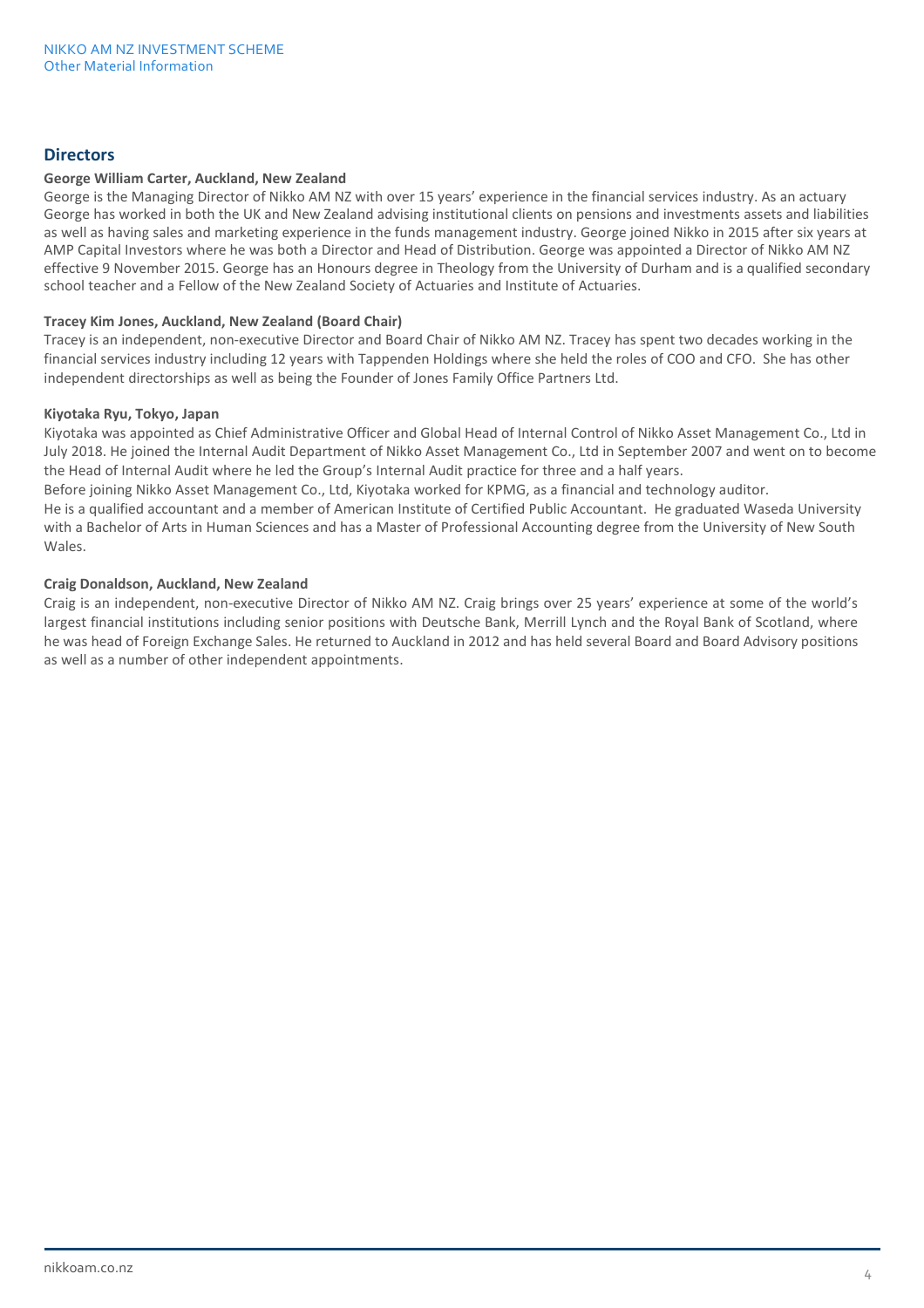### **Investment Team**

Our New Zealand investment management team has extensive knowledge and experience in investment management.

### **Domestic Equities**

### **Stuart Williams**

Stuart is Head of Equities at Nikko AM NZ having joined the company in August 2014. Stuart has wide-ranging experience in all aspects of the investment management industry developed over more than 18 years working for ANZ Investments and its predecessors. Stuart has spent eight years performing detailed research and developing investment recommendations on listed companies in both New Zealand and Australia. The sectors he researched include Transportation, Healthcare, Retirement, Diversified Financials, Technology and Online. Stuart has a strong track record in portfolio management of both benchmark relative and high conviction funds. Stuart has a Bachelor of Commerce degree from the University of Auckland and is a Chartered Accountant.

#### **Michael Sherrock**

Michael is Portfolio Manager at Nikko AM NZ and is responsible for the Property Fund, a wholesale fund not offered directly to the public. In addition to the Property sector, Michael also covers Energy, Materials and Retirement sectors and provides backup for quantitative analysis and the Telecommunications, IT and Media sectors. Since joining the workforce in 1997, Michael has held various roles within the finance industry including Schroders in the UK and ASB Group Investments in New Zealand before joining Nikko AM NZ in 2006 as an Analyst in the domestic equity team. Michael is a CFA charter-holder and has a Bachelor of Commerce degree from the University of Auckland.

#### **Michael De Cesare**

Michael is a Portfolio Manager responsible for the SRI Fund (a wholesale only fund), and primary responsibility for the Consumer Discretionary and Consumer Staples sectors. He covers Industrials and Property sectors as the secondary analyst and provides quantitative analysis. Michael's past employers include ANZ Institutional Bank and Fortis Investments, London before joining Nikko AM in 2012. Michael is a Chartered Alternative Investment Analyst (CAIA) and holds a First Class Honours degree in Industrial Economics from the University of Nottingham Business School, United Kingdom.

#### **Domestic Fixed Interest**

#### **Fergus McDonald**

Fergus is the Head of the Bonds and Currency team at Nikko AM NZ. He is responsible for the investment strategy, performance and compliance of Bond, Cash and Currency mandates. Fergus has been actively involved in the New Zealand financial markets since 1981. Fergus has been with the company or its predecessors since 1990 and joined as a Fixed Interest Manager. Fergus has considerable experience in managing bond portfolios that combine Government stock and derivatives with corporate debt securities. Fergus was instrumental in developing and managing New Zealand's first corporate bond unit trust. Fergus holds a Bachelor of Arts (Economics), from Victoria University of Wellington and a Certificate of Treasury Professionals.

#### **Ian Bellew**

Ian is one of two Fixed Income Managers in the Bonds and Currency team. Ian joined Nikko AM NZ in 1998 as the Cash Portfolio Manager and was promoted to Fixed Income Manager in January 2012. Ian is responsible for the implementation of investment strategy and day to day management of the fixed income and option portfolios. Ian also contributes to team decision making by analysing economic information and identifying global and domestic trends. Ian holds a Bachelor of Commerce - Finance and Post-Graduate Diploma in Commerce - Finance from the University of Otago.

#### **Matthew Johnson**

Matthew is also a Fixed Income Manager and is responsible for the implementation of investment strategy and day to day management of the fixed income funds. Matt brings to the team a diverse background in valuation and strategy. Previously an investment analyst in the Equity Team, Matthew returned to Nikko AM NZ in 2018 after a six-year absence, including almost three years in M&A in Canada's Oil Patch and most recently from The Comfort Group, Auckland where he led strategy. Matthew is a CFA Charterholder with degrees in finance and statistics.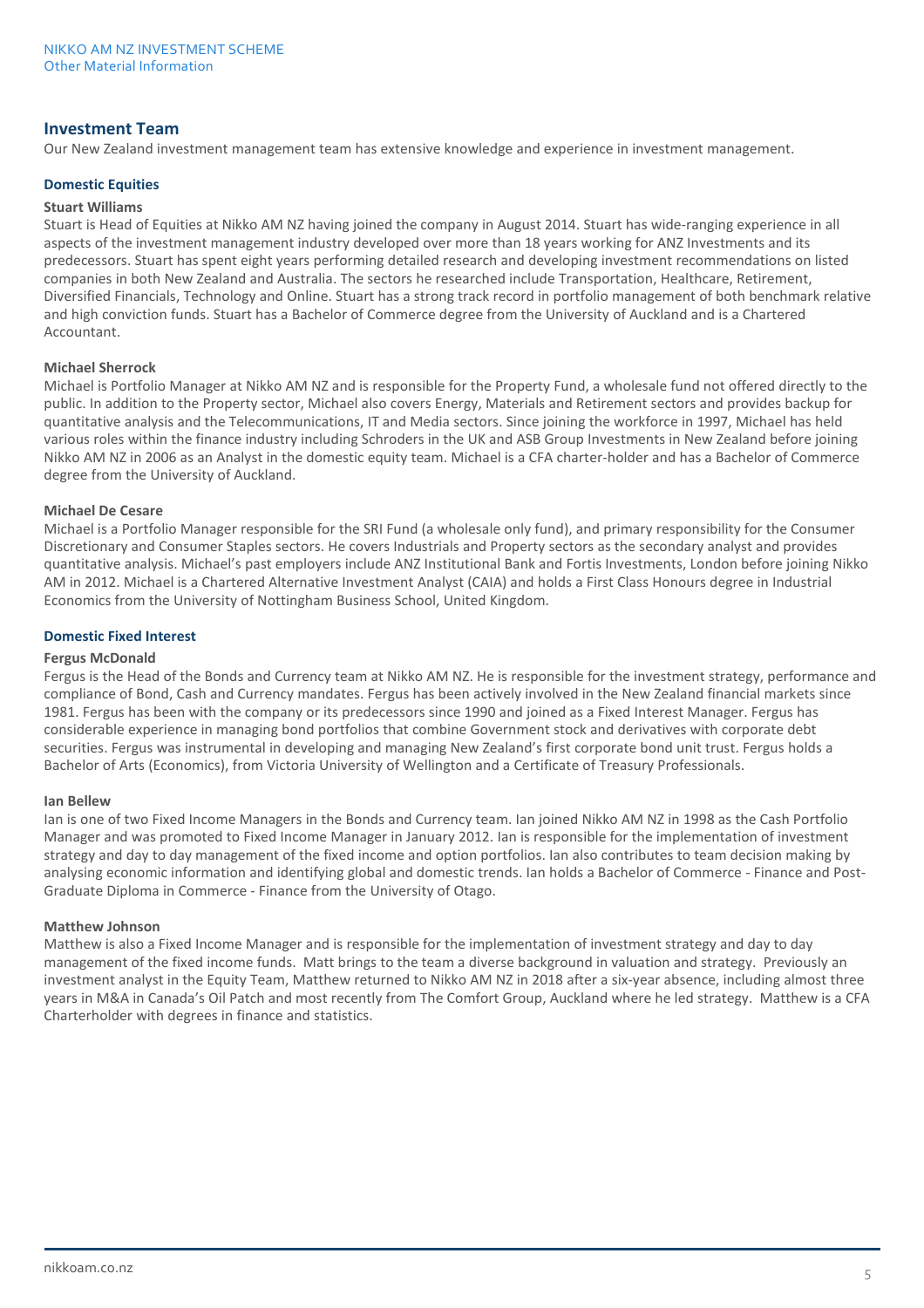# **Investment Committee Members (Responsible for Global Fixed Interest, Global Equity and Alternative funds)**

**George Carter** (bio above)

**Stuart Williams**

(bio above)

**Fergus McDonald**

(bio above)

### **James Wesley**

James is Head of Distribution and is responsible for leading Nikko AM's sales, marketing and client servicing functions. James has over 10 years investment management experience gained with multi-national organisations. He joined the company in 2013 after eight years at Threadneedle Investments. While at Threadneedle he was initially based in London as Head of Southern Sales and latterly was Head of Australia – Wholesale. James holds a Bachelor of Business and Graduate Diploma of Business from AUT University and holds the FSA (UK) recognised Certificate in Investment Management.

### **James Rogers**

James is Chief Operating Officer and is responsible for the oversight of all aspects relating to day to day operational functions, including technology, finance, product management and client reporting. He joined the company in 2017, following many years of experience in the financial service industry starting in 1998 with JPMorgan in London and having held senior positions there and also at Morgan Stanley and State Street in the U.K., U.S. and New Zealand. James holds a BA with honours in Economics from Durham University.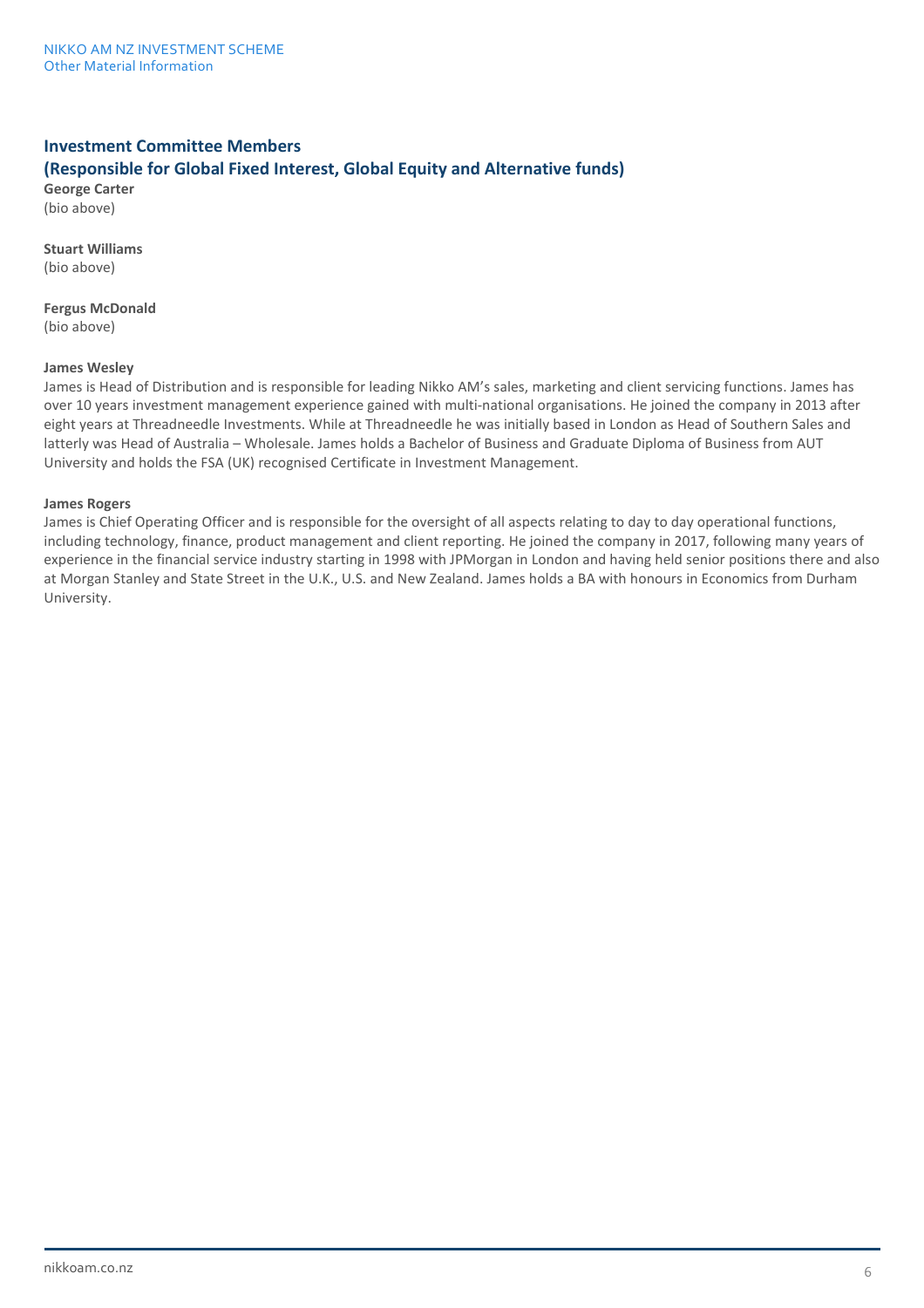### **External Managers and Related Party Managers**

We have a selection process to appoint investment specialists. We appoint managers of high institutional calibre and who are aligned with our investment philosophy. The table below outlines where external managers or related parties are involved in the management of underlying assets of the funds.

|                        |                                                        | Nikko AM Global<br><b>Bond Fund</b> | Equities<br>Unhedged Fund | Nikko AM Global Nikko AM Global<br><b>Equities Hedged</b><br>Fund | Nikko AM Global<br>Shares Fund | Nikko AM Global<br>Shares Hedged<br>Fund | Nikko AM ARK<br>Disruptive<br><b>Innovation Fund</b> | Nikko AM<br>Conservative<br>Fund | Nikko AM<br><b>Balanced Fund</b> | Nikko AM<br>Growth Fund |
|------------------------|--------------------------------------------------------|-------------------------------------|---------------------------|-------------------------------------------------------------------|--------------------------------|------------------------------------------|------------------------------------------------------|----------------------------------|----------------------------------|-------------------------|
|                        | Yarra                                                  |                                     |                           |                                                                   |                                |                                          |                                                      |                                  |                                  |                         |
| <b>Related Parties</b> | NAM Europe                                             |                                     |                           |                                                                   |                                |                                          |                                                      | ⋂                                |                                  |                         |
|                        | <b>NAM Americas</b>                                    |                                     |                           |                                                                   |                                |                                          |                                                      |                                  |                                  |                         |
|                        | GSAM                                                   |                                     |                           |                                                                   |                                |                                          |                                                      | $\bigcap$                        |                                  |                         |
|                        | <b>JPMAAM</b>                                          |                                     |                           |                                                                   |                                |                                          |                                                      | <b>O</b>                         |                                  |                         |
| External Managers      | ARK                                                    |                                     |                           |                                                                   |                                |                                          |                                                      |                                  |                                  |                         |
|                        | <b>WCM</b>                                             |                                     |                           |                                                                   |                                |                                          |                                                      |                                  |                                  |                         |
|                        | Royal London                                           |                                     |                           |                                                                   |                                |                                          |                                                      |                                  |                                  |                         |
| Key:                   |                                                        |                                     |                           |                                                                   |                                |                                          |                                                      |                                  |                                  |                         |
|                        | Manages the underlying assets of the fund              |                                     |                           |                                                                   |                                |                                          |                                                      |                                  |                                  |                         |
|                        | Manages a portion of the underlying assets of the fund |                                     |                           |                                                                   |                                |                                          |                                                      |                                  |                                  |                         |



# **External Managers**

**Goldman Sachs** - We have engaged Goldman Sachs Asset Management Australia Pty Limited ("**GSAM**") to manage the global fixed income assets of the Nikko AM Wholesale Global Bond Fund. We and our related parties are independent of GSAM.

**JPMorgan Alternatives Asset Management (JPMAAM)** manages the JP Morgan Multi Manager Alternatives Fund ("**MMAF"**). The MMAF is a Luxemburg based UCITS fund (a type of pooled investment vehicle domiciled in the European Union) that invests with approximately ten underlying strategies managed by fund managers not related to JPMAAM. The Nikko AM Conservative, Balanced and Growth Funds invest in the Nikko AM Wholesale Multi Strategy Fund which in turn invests in MMAF.

We and our related parties are independent of JPMAAM and the JP Morgan Group.

**ARK Investment Management LLC** - is the investment adviser to Nikko Asset Management Americas Inc. (NAM-A) and provides a model portfolio for NAM-A to implement. The underlying strategy is held by the Nikko AM Wholesale ARK Disruptive Fund Innovation Fund. ARK Investment Management LLC is a strategic partner of Nikko AM.

**WCM Investment Management** - have been appointed as one of the investment managers within the multi-manager global equities strategy implemented in the Nikko AM Wholesale Global Equity Unhedged Fund. We and our related parties are independent of WCM Investment Management.

**Royal London Asset Management** - have been appointed as one of the investment managers within the multi-manager global equities strategy implemented in the Nikko AM Wholesale Global Equity Unhedged Fund. We and our related parties are independent of WCM Investment Management.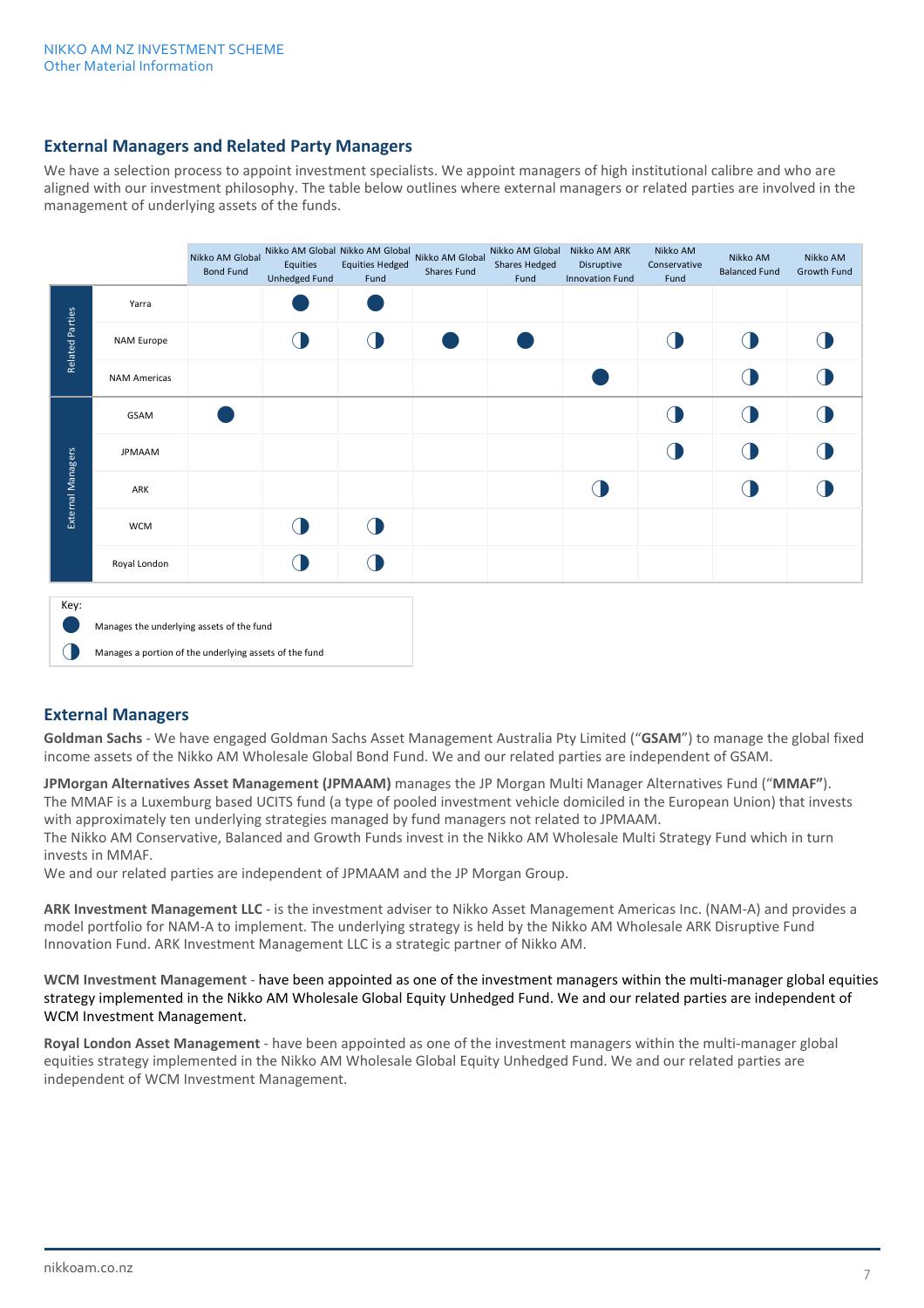# **Related Party Managers**

**Yarra Capital Management** (**Yarra**) has been engaged to manage the multi-manager global equities strategy of the Nikko AM Wholesale Global Equity Unhedged Fund. Yarra acquired Nikko Asset Management Australia Ltd in April 2021. Nikko AM holds a 20% stake in Yarra Capital Management.

**Nikko Asset Management Europe Limited** (**NAME**) have been engaged to manage the global equity assets of the Nikko AM Wholesale Global Shares Fund. NAME is a related party of Nikko AM NZ, both parties having common ownership. NAME has also been appointed as an investment manager for the Nikko AM Global Equity Unhedged Fund

**Nikko Asset Management Americas Inc. (NAMA**) manages the assets of the Nikko AM ARK Disruptive Fund Innovation Fund (the **Underlying Fund),** which Nikko AM NZ's Wholesale ARK Disruptive Innovation Fund invests in. The Nikko AM ARK Disruptive Innovation Fund, Balanced and Growth Funds invest in the wholesale fund.

The Underlying Fund is a sub-fund of the Nikko AM Global Umbrella Fund, an open-ended investment company established under Luxembourg law as a société d'investissement à capital variable (SICAV). NAMA has been engaged to implement the investment strategy as advised by the investment adviser for the Underlying Fund. NAMA is a related party of Nikko AM NZ, both parties having common ownership. ARK Investment Management LLC is a strategic partner of Nikko AM.

# 4. Supervisor and custodians

Public Trust is the Scheme's Supervisor. Public Trust is a statutory corporation and Crown entity established in New Zealand by the Public Trust Act 2001.

Public Trust supervises the Scheme Manager's activities. The Supervisor's prime responsibility is that of prudential supervisor, exercising reasonable diligence to ensure compliance of the Scheme with the Trust Deed and the Financial Markets Conduct Act 2013.

A principal role of the Supervisor prescribed by law is to have the investments and other property of the Scheme vested in the name of the Supervisor or its nominee. Public Trust has delegated certain custodial duties to BNP Paribas Fund Services Australasia Pty Limited ("**BNP Paribas**") including safeguarding asset title and the control and operation of all Scheme bank accounts.

# **Supervisor's licence**

The Supervisor has been granted a licence under section 16(1) of the Financial Markets Supervisors Act 2011 to act as a Supervisor in respect of debt securities and the following registered schemes:

Further information on the Supervisor's licence is available at the Financial Markets Authority's website [www.fma.govt.nz.](http://www.fma.govt.nz/) 

**The Supervisor can be contacted at: Public Trust** Level 16, SAP Tower 151 Queen Street Auckland Private Bag 5902, Wellington 6140 Telephone: 0800 371 471 Email[: CTS.enquiry@publictrust.co.nz](mailto:CTS.enquiry@publictrust.co.nz)

The Supervisor is also registered as a financial service provider under the FSP Act. If you have any queries about this licence, please contact the Supervisor in the first instance.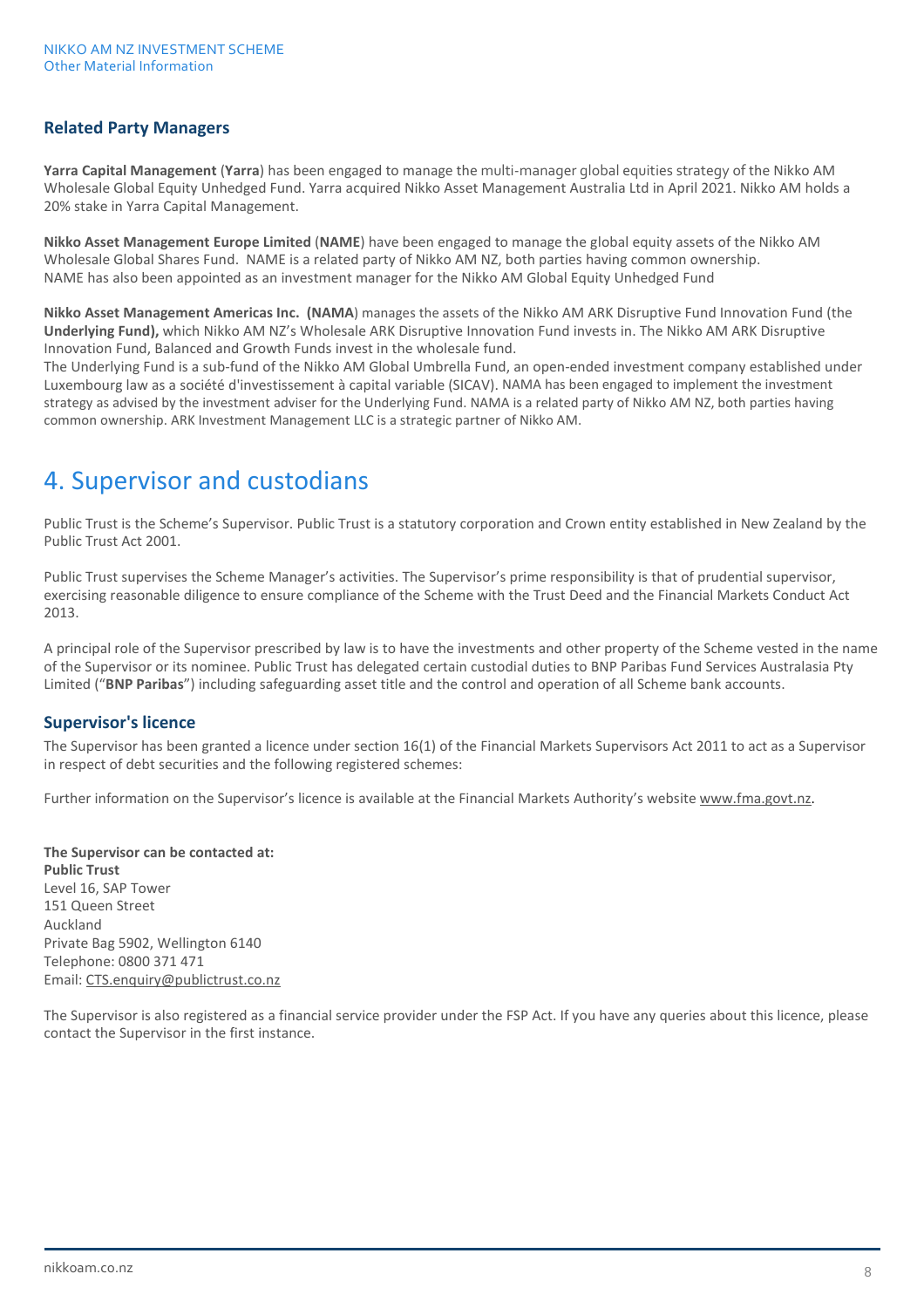# 5. Auditors and other advisers

# **Auditor**

KPMG is the Auditor of the Scheme. KPMG is registered as a Licensed Auditor in accordance with the Auditor Regulation Act 2011.

**Auditor contact details:** KPMG 18 Viaduct Harbour Ave, Auckland 1140 [www.kpmg.com/nz/en](http://www.kpmg.com/nz/en) 

KPMG is also the auditor of the Manager.

# **Other Advisers**

We engage a number of specialist firms including our legal advisers Chapman Tripp, Bell Gully, DLA Piper and MinterEllisonRuddWatts.

# 6. Supervisor and manager indemnity

If either we or the Supervisor is held personally liable to any other person in respect of any liability incurred by or on behalf of a Fund, or any action taken or omitted by us or the Supervisor in connection with any Fund (other than in respect of our or the Supervisor's negligence) then we or the Supervisor are entitled to be indemnified or reimbursed out of the assets of the Fund to the full extent of such liability and the costs of any litigation or other proceedings in which such liability has been determined including without limitation legal fees and disbursements in priority to any claims by Investors.

You also indemnify the Supervisor and us for tax paid on income attributed to you by a Fund. This indemnity only applies if the value of the Units you hold in a Fund is insufficient to meet your tax liability.

Please see the Trust Deed for further information in relation to the Supervisor's and our responsibilities and indemnities.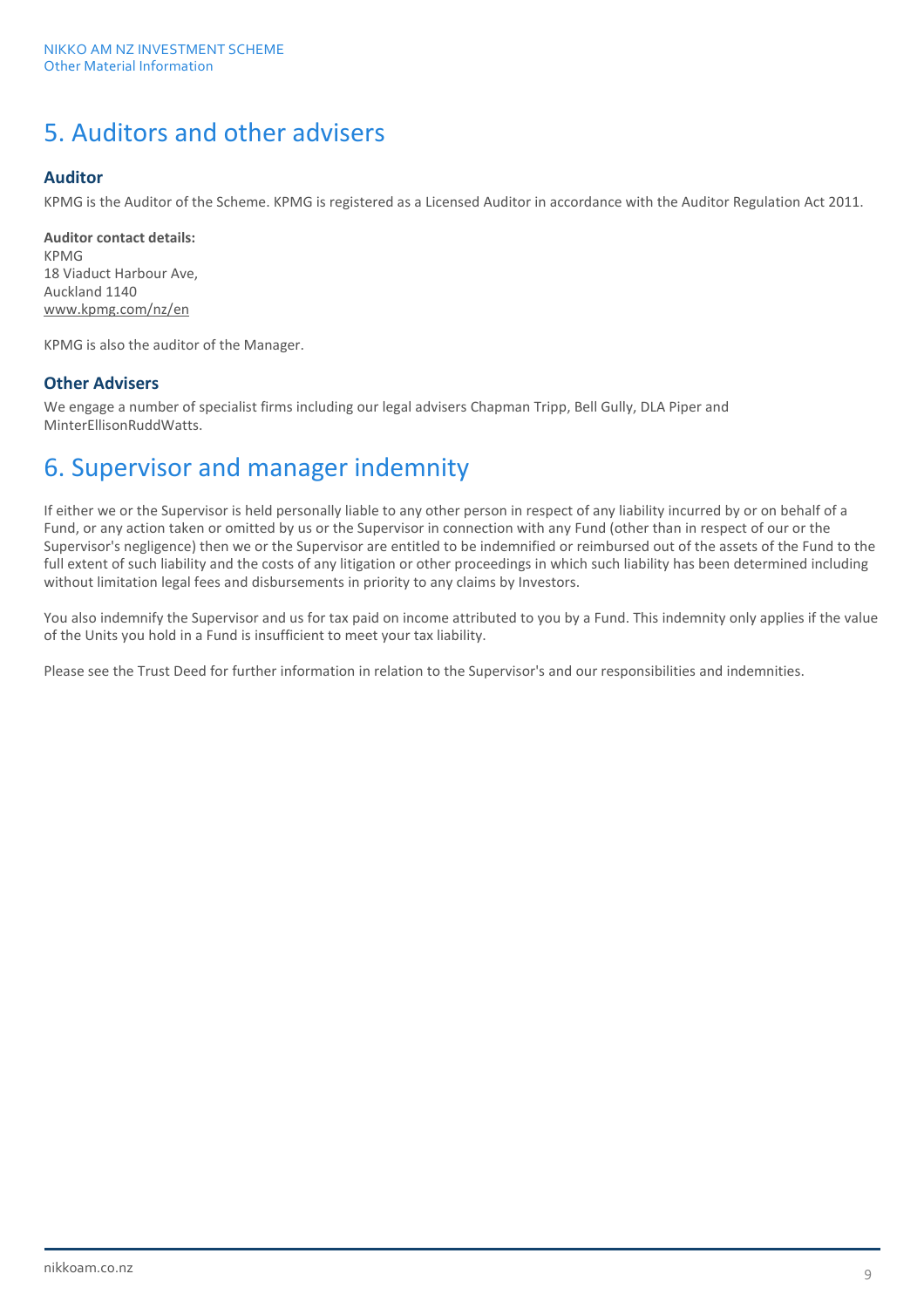# 7. Market indices, Benchmarks and Investment Objectives

# **Market Indices**

The following funds have opted to rely on the Financial Markets Conduct (Market Index) Exemption Notice 2018 (the exemption).

| <b>Fund Type</b> | Fund name                  | Assets with<br>Appropriate<br>Market Index<br>(AMI) | Assets with<br>Peer Group<br>Index (PGI) | % Fund's<br>Assets with no<br>AMI or PGI | Market Index |
|------------------|----------------------------|-----------------------------------------------------|------------------------------------------|------------------------------------------|--------------|
| Diversified Fund | Nikko AM Conservative Fund | $\checkmark$                                        | $\checkmark$                             |                                          | Composite    |
| Diversified Fund | Nikko AM Balanced Fund     | $\checkmark$                                        | $\checkmark$                             | 5%                                       | Composite    |
| Diversified Fund | Nikko AM Growth Fund       | $\checkmark$                                        | $\checkmark$                             | 5%                                       | Composite    |
| Diversified Fund | Nikko AM Income Fund       | $\checkmark$                                        |                                          | 7.5%                                     | Composite    |
| Diversified Fund | Nikko AM Freedom Fund      | $\checkmark$                                        |                                          |                                          | Composite    |

# **Diversified Funds**

For the Nikko AM Conservative Fund, Nikko AM Balanced Fund, Nikko AM Growth Fund, the Nikko AM Income Fund and for the purposes of this section, the Nikko AM Freedom Fund (together, "Diversified Funds"), a composite index is used in order to calculate the market index annual return published in each funds fund update. These diversified Funds are made up of:

- Assets, being a portfolio of market securities or underlying sector funds, with an appropriate market index; and
- Assets, being a portfolio of market securities or underlying sector funds, with a peer group indices and;
- Assets, being underlying sector funds, with no appropriate market index and no identified peer group index.

Nikko AM NZ (the "Manager") believes the use of a composite benchmark for these funds is useful to investors in assessing the performance of each Diversified Fund. The composite market index for each Diversified Fund is made up of the index of the underlying sector funds (where an appropriate market index or peer group index has been identified) multiplied by each respective target investment mix for the underlying sector fund.

The average weighted composite return is then applied to the whole fund. For example, if 95% of the fund has an AMI or PGI with total return of 8%, and the remaining 5% of the assets are exempt then the total index return equals 8.4% (8% / 95%).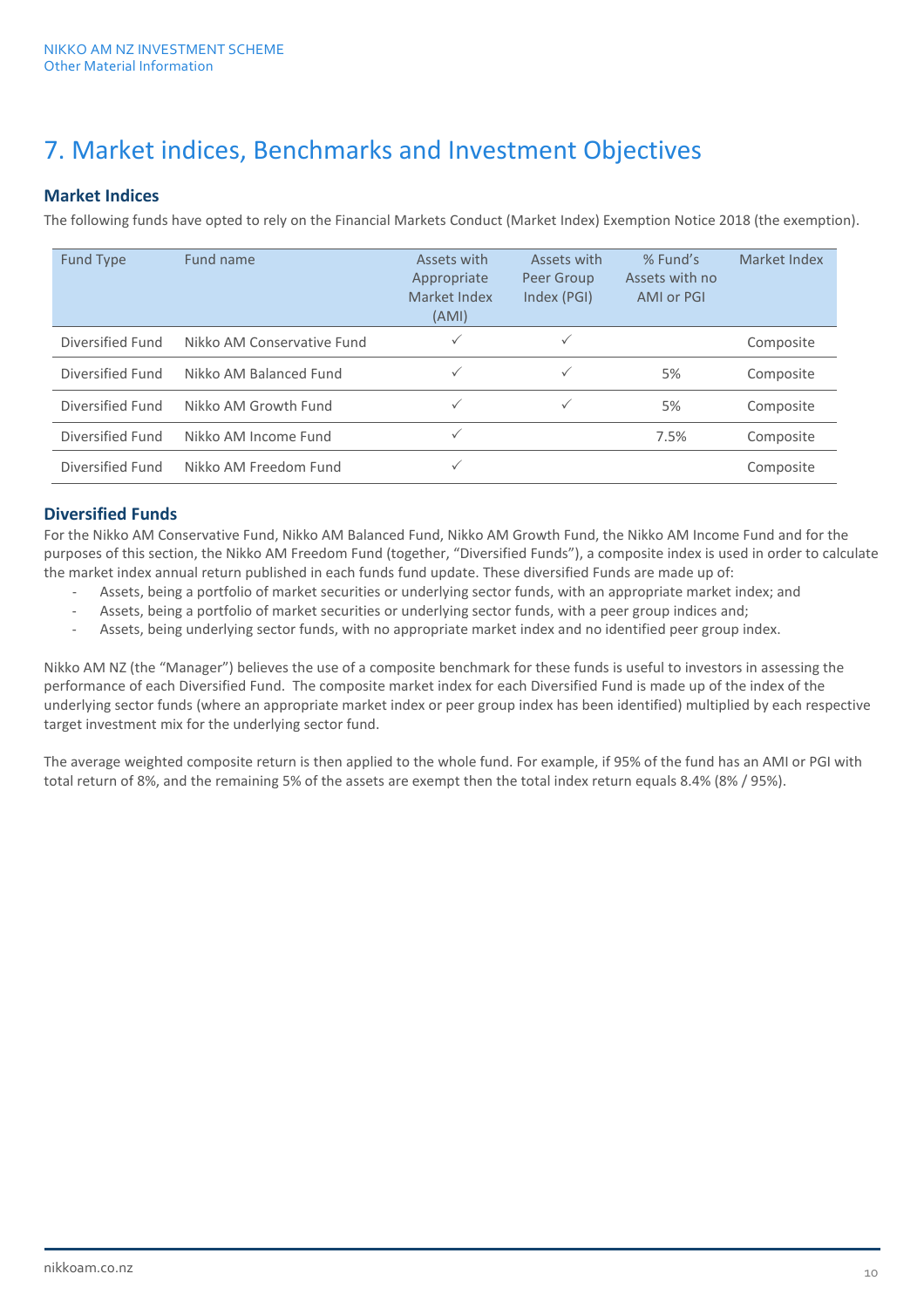# **Composite Index Components**

| <b>Diversified</b><br>Funds                                         | <b>Appropriate Market</b>                                                                      | Diversified Fund Composite Index Components |                                  |                                |                            |                             |
|---------------------------------------------------------------------|------------------------------------------------------------------------------------------------|---------------------------------------------|----------------------------------|--------------------------------|----------------------------|-----------------------------|
| underlying<br>Sector Funds or<br>market<br>securities               | Index (AMI)<br>or Peer Group Index<br>(PGI)                                                    | Nikko AM<br>Conservative<br>Fund            | Nikko AM<br><b>Balanced Fund</b> | Nikko AM<br><b>Growth Fund</b> | Nikko AM<br>Income<br>Fund | Nikko AM<br>Freedom<br>Fund |
| Nikko AM<br>Wholesale NZ<br>Cash Fund                               | <b>Bloomberg NZBond</b><br>Bank Bill Index (AMI)                                               | ✓                                           | n/a                              | n/a                            | n/a                        | $\checkmark$                |
| Nikko AM<br>Wholesale NZ<br><b>Bond Fund</b>                        | <b>Bloomberg NZBond</b><br>Composite 0+ year<br>Index (AMI)                                    | $\checkmark$                                | $\checkmark$                     | n/a                            | n/a                        | n/a                         |
| Nikko AM<br>Wholesale NZ<br>Corporate Bond<br>Fund                  | <b>Bloomberg NZBond</b><br>Credit 0+ year Index<br>(AMI)                                       | $\checkmark$                                | $\checkmark$                     | $\checkmark$                   | n/a                        | $\checkmark$                |
| Nikko AM<br>Wholesale<br><b>Global Bond</b><br>Fund                 | <b>Bloomberg Barclays</b><br>Global Aggregate<br>Index hedged into<br>NZD (AMI)                | $\checkmark$                                | $\checkmark$                     | $\checkmark$                   | n/a                        | n/a                         |
| Nikko AM<br>Wholesale Core<br><b>Equity Fund</b>                    | S&P/NZX 50 Index<br>Gross with<br><b>Imputation Credits</b><br>(AMI)                           | $\checkmark$                                | $\checkmark$                     | $\checkmark$                   | n/a                        | n/a                         |
| Nikko AM<br>Wholesale SRI<br><b>Equity Fund</b>                     | S&P/NZX 50 Index<br>Gross with<br><b>Imputation Credits</b><br>(AMI)                           | n/a                                         | n/a                              | n/a                            | n/a                        | $\checkmark$                |
| Nikko AM<br>Wholesale<br>Concentrated<br><b>Equity Fund</b>         | S&P/NZX 50 Index<br>Gross with<br><b>Imputation Credits</b><br>(AMI)                           | n/a                                         | $\checkmark$                     | $\checkmark$                   | n/a                        | n/a                         |
| Nikko AM<br>Wholesale<br>Property Fund                              | S&P/NZX All Real<br>Estate (Industry<br>Group) Gross Index<br>with Imputation<br>Credits (AMI) | ✓                                           | ✓                                | n/a                            | n/a                        | n/a                         |
| Nikko AM<br>Wholesale<br><b>Global Shares</b><br>Fund Unhedged      | MSCI ACWI, with net<br>dividends reinvested<br>unhedged in NZD<br>(AMI)                        | $\checkmark$                                | $\checkmark$                     | $\checkmark$                   | n/a                        | n/a                         |
| Nikko AM<br><b>Wholesale ARK</b><br>Disruptive<br>Innovation Fund   | NASDAQ-100<br>Notional Net Total<br>Return Index in NZD<br>(PGI)                               | n/a                                         | ✓                                | $\checkmark$                   | n/a                        | n/a                         |
| Nikko AM<br>Wholesale<br><b>Global Shares</b><br><b>Hedged Fund</b> | MSCI ACWI, with net<br>dividends reinvested<br>139% hedged to NZD<br>(AMI)                     | $\checkmark$                                | ✓                                | $\checkmark$                   | n/a                        | n/a                         |
| Nikko AM<br>Wholesale<br>Option Fund                                | No appropriate<br>market index or peer<br>group index, relying<br>on the exemption             | n/a                                         | Exempt                           | Exempt                         | Exempt                     | n/a                         |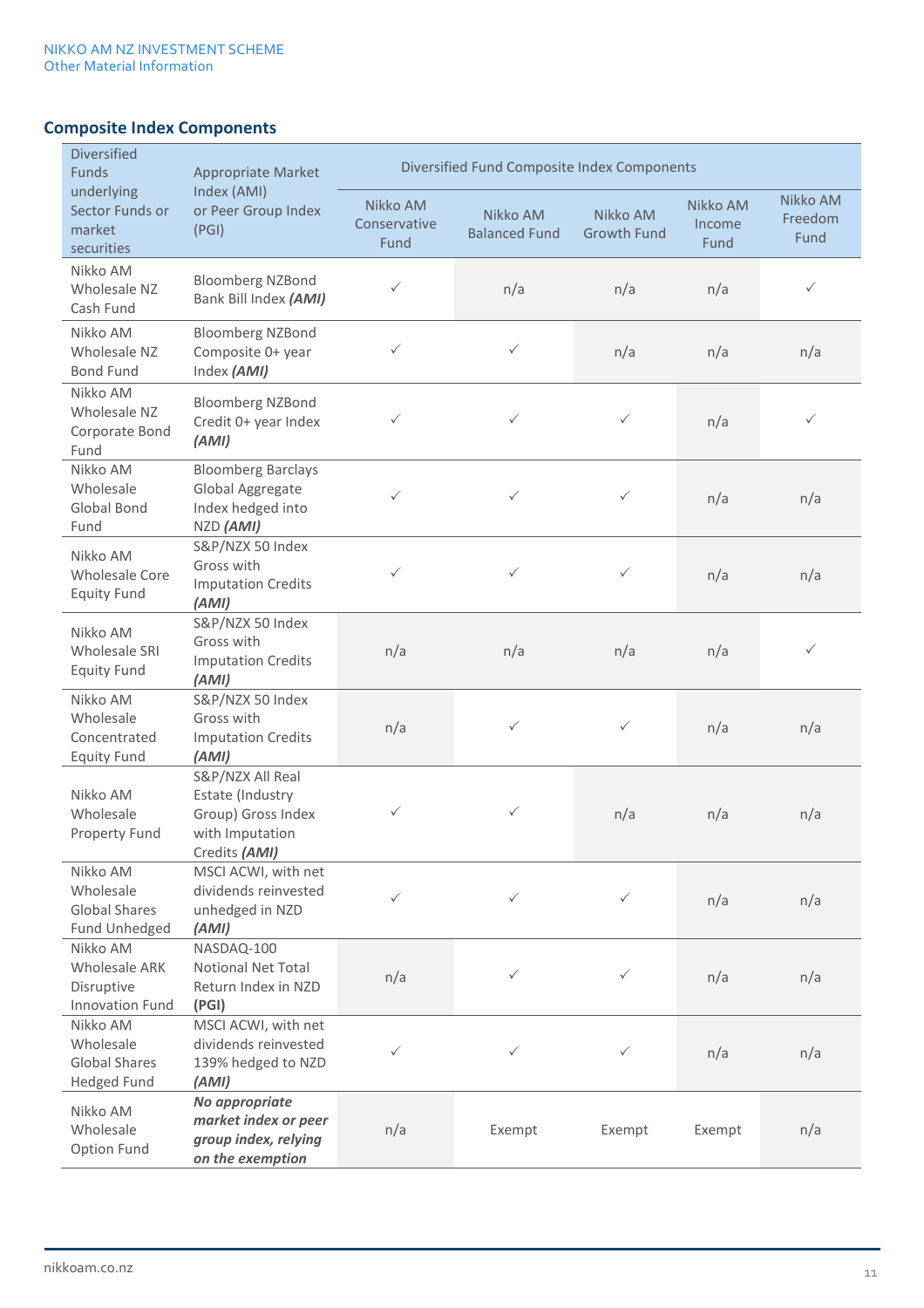| Nikko AM<br>Wholesale<br>Multi-Strategy<br>fund          | Multi-Manager<br>Alternatives Fund-<br>Eurekahedge Fund of<br>Funds Index<br>unhedged USD (PGI) | $\checkmark$ | $\checkmark$ | $\checkmark$ | n/a          | n/a |
|----------------------------------------------------------|-------------------------------------------------------------------------------------------------|--------------|--------------|--------------|--------------|-----|
| Australasian<br>equities<br>including listed<br>property | S&P/NZX 50 Index<br>Gross with<br><b>Imputation Credits</b><br>(AMI)                            | n/a          | n/a          | n/a          | $\checkmark$ | n/a |
| NZ Fixed<br>Interest                                     | Bloomberg NZBond<br>Credit 0+ year Index<br>(AMI)                                               | n/a          | n/a          | n/a          | $\checkmark$ | n/a |

For details of the target asset allocation to each of the above underlying sector funds, please see the Nikko AM Investment Scheme Statement of Investment Policies and Objectives.

### **Benchmark and Investment Objectives**

The Investment Objectives for each of the funds is defined in the Nikko AM NZ Investment Scheme Statement of Investment Policies and Objectives. The table below outlines the Benchmark, Investment Objective and Appropriate Market Index for each fund.

| Nikko AM NZ Investment Scheme<br><b>Funds</b>     | <b>Benchmark</b>                                                    | Investment Objective*  | <b>Appropriate Market</b><br>Index, Peer Group Index               |
|---------------------------------------------------|---------------------------------------------------------------------|------------------------|--------------------------------------------------------------------|
| Nikko AM NZ Cash Fund                             | Bloomberg NZBond Bank Bill Index                                    | Benchmark + 0.20% p.a. | AMI - As per Benchmark                                             |
| Nikko AM NZ Bond Fund                             | Bloomberg NZBond Composite 0+<br>year Index                         | Benchmark + 0.60% p.a. | AMI - As per Benchmark                                             |
| Nikko AM NZ Corporate Bond<br>Fund                | Bloomberg NZBond Credit 0+ year<br>Index                            | Benchmark + 0.70% p.a. | AMI - As per Benchmark                                             |
| Nikko AM Global Bond Fund                         | <b>Bloomberg Barclays Global</b><br>Aggregate Index hedged into NZD | Benchmark + 1.00% p.a. | AMI - As per Benchmark                                             |
| Nikko AM Core Equity Fund                         | S&P/NZX 50 Index Gross with<br><b>Imputation Credits</b>            | Benchmark + 3.00% p.a. | AMI - As per Benchmark                                             |
| Nikko AM SRI Equity Fund                          | S&P/NZX 50 Index Gross with<br><b>Imputation Credits</b>            | Benchmark + 3.00% p.a. | AMI - As per Benchmark                                             |
| Nikko AM Concentrated Equity<br>Fund              | RBNZ Official Cash Rate + 5.00%<br>p.a.                             | Benchmark              | AMI - S&P/NZX 50 Index<br>Gross with Imputation<br>Credits         |
| Nikko AM Global Shares Fund                       | MSCI ACWI, with net dividends<br>reinvested unhedged in NZD         | Benchmark + 3.00% p.a. | AMI - As per Benchmark                                             |
| Nikko AM Global Shares Hedged<br>Fund             | MSCI ACWI, with net dividends<br>reinvested 139% hedged to NZD      | Benchmark + 3.00% p.a. | AMI - As per Benchmark                                             |
| Nikko AM Global Equity<br>Unhedged Fund           | MSCI ACWI, with net dividends<br>reinvested unhedged in NZD         | Benchmark + 3.00% p.a. | AMI - As per Benchmark                                             |
| Nikko AM Global Equity Hedged<br>Fund             | MSCI ACWI, with net dividends<br>reinvested 139% hedged to NZD      | Benchmark + 3.00% p.a. | AMI - As per Benchmark                                             |
| Nikko AM ARK Disruptive<br><b>Innovation Fund</b> | Absolute return of 10% p.a.                                         | Benchmark              | AMI-NASDAQ-100<br><b>Notional Net Total</b><br>Return Index in NZD |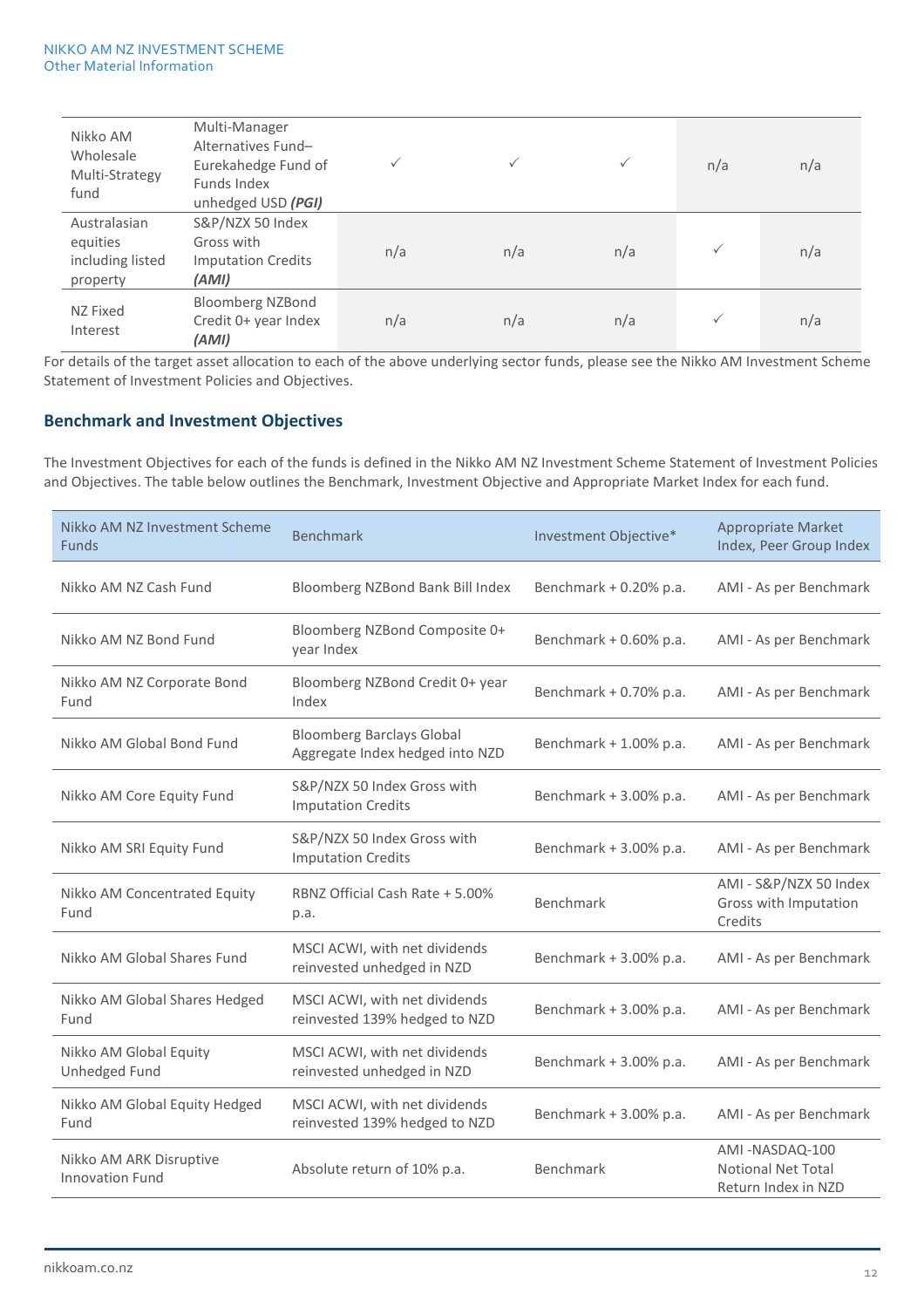| Nikko AM Conservative Fund | Composite - of all underlying funds<br>benchmarks see SIPO       | Benchmark + 1.00% p.a.                     | Composite - See above |
|----------------------------|------------------------------------------------------------------|--------------------------------------------|-----------------------|
| Nikko AM Balanced Fund     | Composite - of all underlying funds<br>benchmarks see SIPO       | Benchmark + 1.50% p.a.                     | Composite - See above |
| Nikko AM Growth Fund       | Composite - of all underlying funds<br>benchmarks see SIPO       | Benchmark + 2.00% p.a.                     | Composite - See above |
| Nikko AM Income Fund       | Composite - of all underlying<br>investments benchmarks see SIPO | RBNZ Official Cash Rate +<br>$3.00\%$ p.a. | Composite - see above |
| Nikko AM Freedom Fund      | Composite - of all underlying<br>investments benchmarks see SIPO | RBNZ Official Cash Rate +<br>$1.50\%$ p.a. | Composite - see above |

\*In all cases the Investment Objective is to outperform the specified rate over a rolling three year period before fees, expenses and taxes.

### **Where to find more information**

More information about these benchmarks and market indices can be found at the following web pages:

- S&P/NZX Indices: http://us.spindices.com/regional-exposure/asia-pacific/new-zealand
- S&P/ASX Indices: http://www.asx.com.au/products/indices.htm
- Bloomberg Barclays Indices: https://www.bloomberg.com/markets/rates-bonds/bloomberg-barclays-indices
- MSCI Indices: https://www.msci.com/indexes
- Bloomberg Indices: http://www.bloombergindices.com
- Eureka Indices: http://www.eurekahedge.com/indices
- NASDAQ-100: https://www.nasdaq.com

The use of market related indices may be subject to certain terms and conditions related to licence agreements entered into with an index provider. The relevant index disclaimers are provided in Appendix A

# 8. Valuations

The Net Asset Value of each fund is calculated by deducting from the market value of the investments of the relevant fund, the liabilities of the fund and other provisions we think are necessary or desirable for accrued or contingent outgoings, liabilities or losses of the fund.

Each fund is valued at least daily. We may value a fund less frequently only in situations where for reasons beyond our control, valuation is impossible or impracticable for the day in question.

We may, with the approval of the Supervisor, make special determinations of the Net Asset Value of a fund if we consider that special circumstances have arisen to warrant such a determination.

The Manager will determine the market value of each investment and the Net Asset Value of each fund in accordance with the Trust Deed and on a consistently applied basis.

We have agreed with the Supervisor a compensation policy that will apply in the event that a material unit pricing error or material non-compliance with a pricing methodology requires correction. Under the current policy a material error (unless the Manager and the Supervisor agree otherwise) is an error that equals or exceeds 0.30% in relation to any fund. Where agreed with the Supervisor, we may agree not to pay compensation to you for an amount less than \$20 (or such other amount as the Manager and the Supervisor may agree from time to time).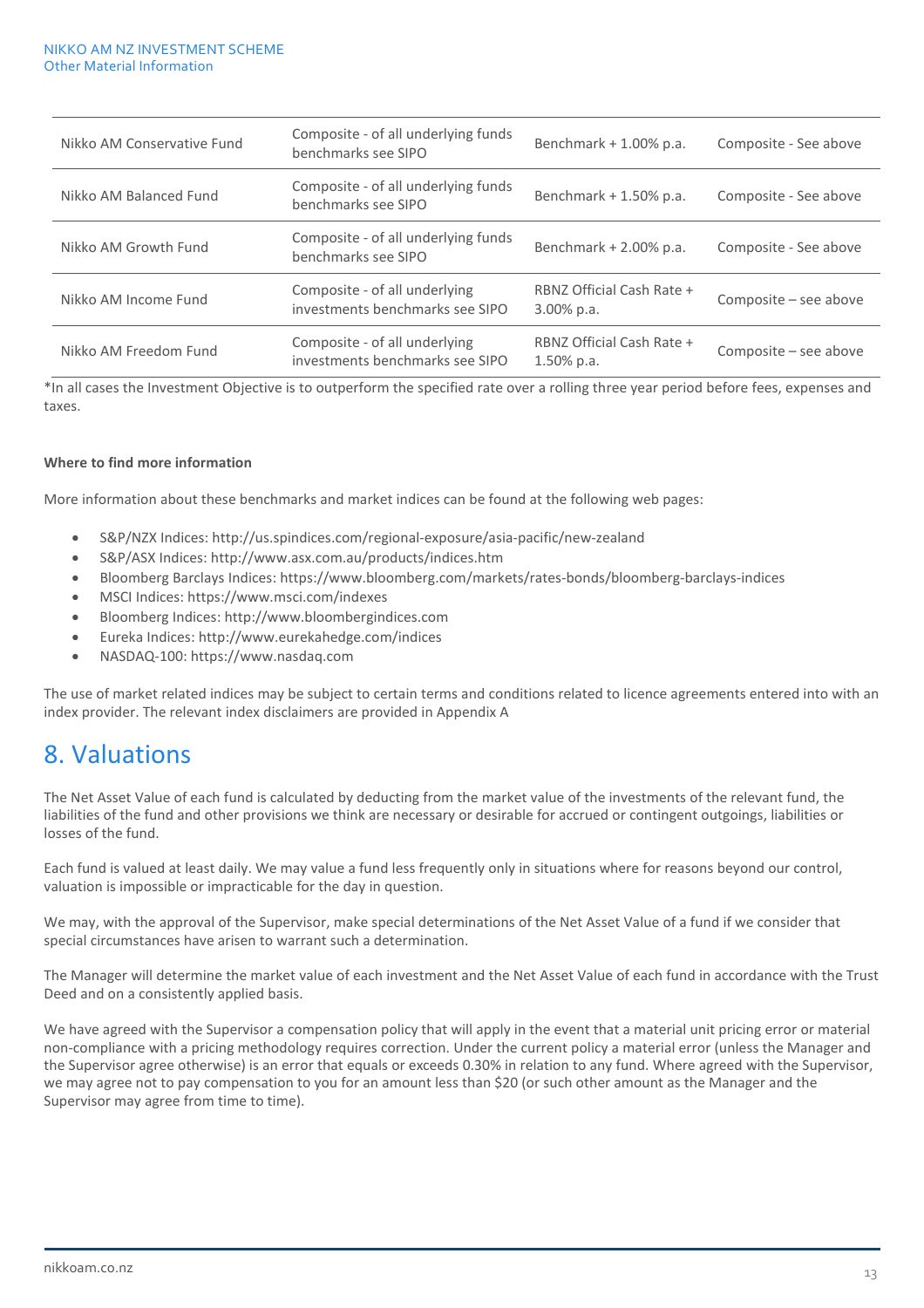# 9. Further information on fee estimates

#### **JPMorgan Funds – Multi-Manager Alternatives Fund**

The Nikko AM Conservative, Nikko AM Balanced and Nikko AM Growth Funds invest, via the Nikko AM Wholesale Multi-Strategy Fund, in the MMAF, an unrelated party. Fund fees and expenses and underlying fund manager fees in the JPMMMA Fund are capped at 1.95% p.a. We have therefore estimated these fees at 1.95% p.a.

#### **Nikko AM Wholesale Option Fund Performance Fee**

The Nikko AM Balanced and Nikko AM Growth Funds invest, via other Nikko AM funds, in the Nikko AM Wholesale Option Fund (a fund managed by Nikko AM), which charges a performance fee, as disclosed in the relevant PDS.

To estimate the future performance fees, Nikko AM NZ uses a rolling 5-year average of the actual performance fees charged by the Nikko AM Wholesale Option Fund.

#### **Nikko AM Wholesale Concentrated Equity Fund Performance Fee**

The Nikko AM Balanced and Nikko AM Growth Funds invest, via other Nikko AM funds, in the Nikko AM Wholesale Concentrated Equity Fund (a fund managed by Nikko AM), which charges a performance fee, as disclosed in the relevant PDS. In estimating the future performance fees, we assume the return of the Nikko AM Wholesale Concentrated Equity Fund is in line with the estimated return of the NZ equities market, that assumption being provided to us by an independent consultant. To estimate the future performance fees we compare this assumption to the Nikko AM Wholesale Concentrated Equity Fund's performance objective to ascertain the estimated performance fee.

# 10. Performance-based fees

There are performance-based fees charged by some of the underlying funds as follows:

- the Balanced and Growth Funds invest indirectly into the Nikko AM Wholesale Concentrated Equity Fund which charges a performance-based fee, payable to us, of 10% of gains above the "hurdle-rate";
- the Balanced and Growth Funds invest indirectly into the Nikko AM Wholesale Option Fund which charges a performancebased fee, payable to us, of 15% of gains above the **"**hurdle-rate**"**.

The "**hurdle-rate**" is the minimum return a fund must achieve before being able to charge a performance-based fee. The hurdle-rates are:

- Nikko AM Wholesale Concentrated Equity Fund: 5% above the Reserve Bank of New Zealand Official Cash Rate over a 12 month financial period.
- Nikko AM Wholesale Option Fund: 4% above the S&P/NZX Bank Bills 90-Day Index over a 12 month financial period.

The hurdle-rate of return for the performance-based fee payable to us is based on the performance of the Nikko AM Wholesale Concentrated Equity Fund or the Nikko AM Wholesale Option Fund (as applicable). This means a performance-based fee may be charged indirectly to you even if the Balanced or Growth Fund's overall performance (as applicable) is below its benchmark index, or the fund makes a loss.

Performance-based fees are only payable where the return is above the hurdle rate and the fund value exceeds the relevant "**high-water mark"** (the value the fund must reach before the Manager can charge a performance fee). A high-water mark ensures that if the fund loses value over a period, we must make up those losses and achieve investment returns above the high-water mark before receiving a performance-based fee. The high-water mark is reset only when the fund's performance exceeds that mark. The performance-based fee is accrued daily in the unit price of the relevant wholesale fund and paid at the end of the financial period. A financial period is 12 months ending 31 March in each year. The performance-based fee does not have a maximum limit.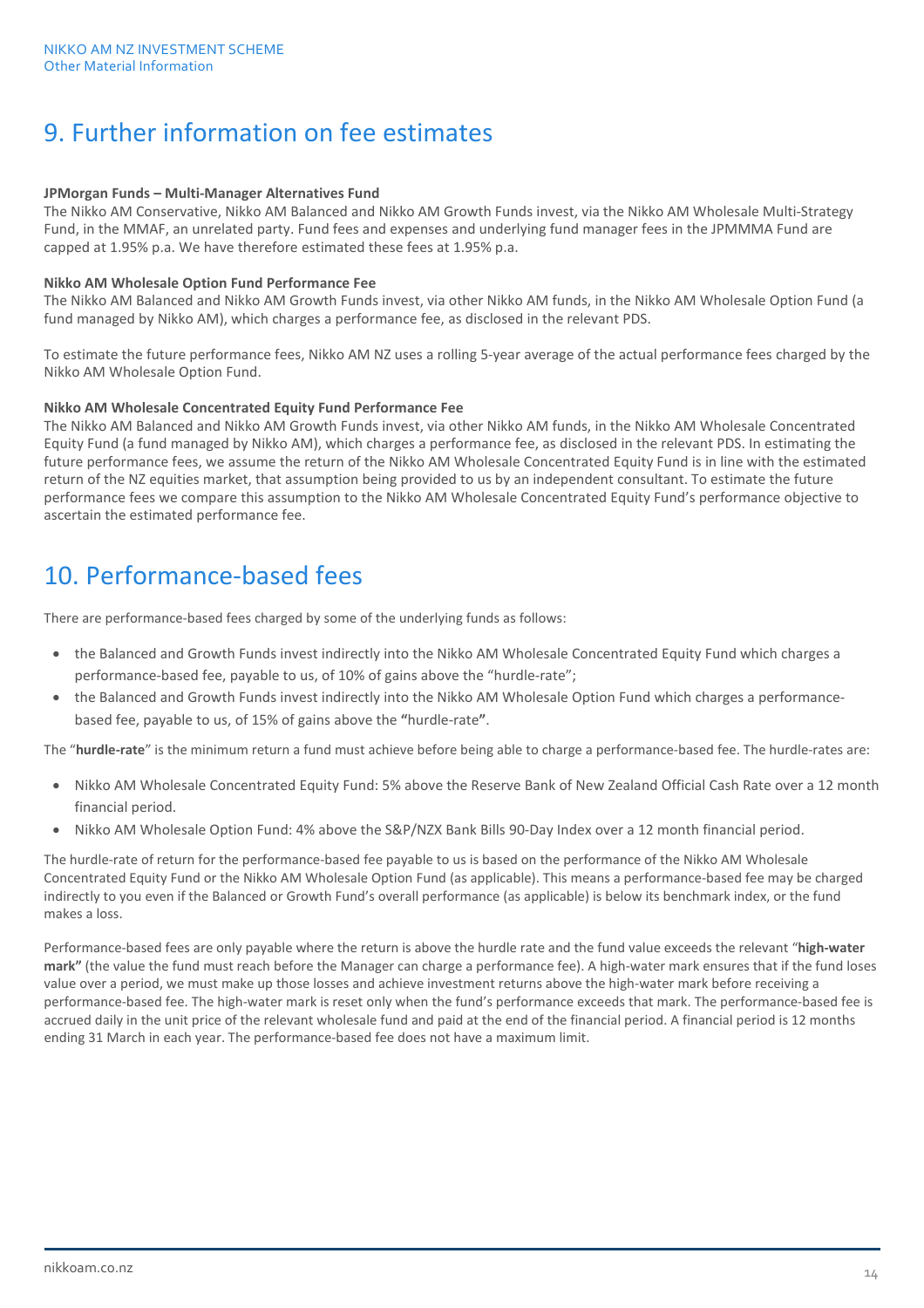# 11. Swing pricing adjustment – Nikko AM ARK Disruptive Innovation Fund only

The Nikko AM ARK Disruptive Innovation Fund ("Underlying Fund") may adopt a swing pricing mechanism as part of its valuation process. This is to protect shareholders' interests and counter the impact of dilution in the Underlying Fund.

The means that in certain circumstances, adjustments to the NAV per share can be made to counter the impact of dealing and other costs on occasions when these are deemed to be significant.

If, on any valuation day, the aggregate net investor transactions in the Underlying Fund exceed a pre-determined threshold, the NAV per share may be adjusted upwards or downwards to reflect the costs attributable. Typically, such adjustments will increase the NAV per share of the Underlying Fund when there are net subscriptions into the Underlying Fund and decrease the NAV per share when there are net redemptions out of the Underlying Fund. Nikko Asset Management Luxemburg S.A. as the Management Company for the Nikko AM Global Umbrella Fund is responsible for setting the threshold, which will be a percentage of the net assets of the Underlying Fund. The threshold is based on objective criteria such as the size of the Underlying Fund and the dealing costs for the Underlying Fund, and may be revised from time to time.

As a consequence of the application of swing pricing, the volatility of the Underlying Fund's NAV may be higher than the volatility of the Underlying Fund's portfolio.

# 12. How we can change your investment

We can change any fees or introduce new fees in respect of a fund at any time. If we increase any fee or introduce a new fee, we will give the investor one month's notice in advance. We may also alter the minimum investment and withdrawal amounts, any notice periods and introduce buy/sell prices. We can also close or wind up a fund.

We may amend the provisions of the Trust Deed with the agreement of the Supervisor. Any such changes can be made only under certain circumstances outlined in the Trust Deed.

We may also amend the SIPO for the Scheme, including benchmark asset allocations and ranges, in consultation with the Supervisor.

The investor will be notified of any material changes to the Trust Deed or the SIPO where required by the Trust Deed or law, as set out in the relevant Fund's PDS.

# 13. Material contracts

The following is summary of the contracts that we consider to be material in relation to the funds.

# **Trust Deed**

The Trust Deed is an agreement between Nikko AM NZ and the Supervisor which came into effect on 1 July 2016. The Trust Deed governs the establishment and management of the funds and the relationships between us and the Investors, and between us and the Supervisor.

The Trust Deed is available on the scheme register on the Disclose website at www.business.govt.nz/disclose.

### **Supervisor Agreement**

The Supervisor Agreement is supplementary to the Trust Deed.

It specifies our agreement with the Supervisor regarding reporting and information to be provided by us to the Supervisor. Nothing in the Supervisor Agreement – Retail limits or alters the powers of the Supervisor or our duties under the Trust Deed and applicable law.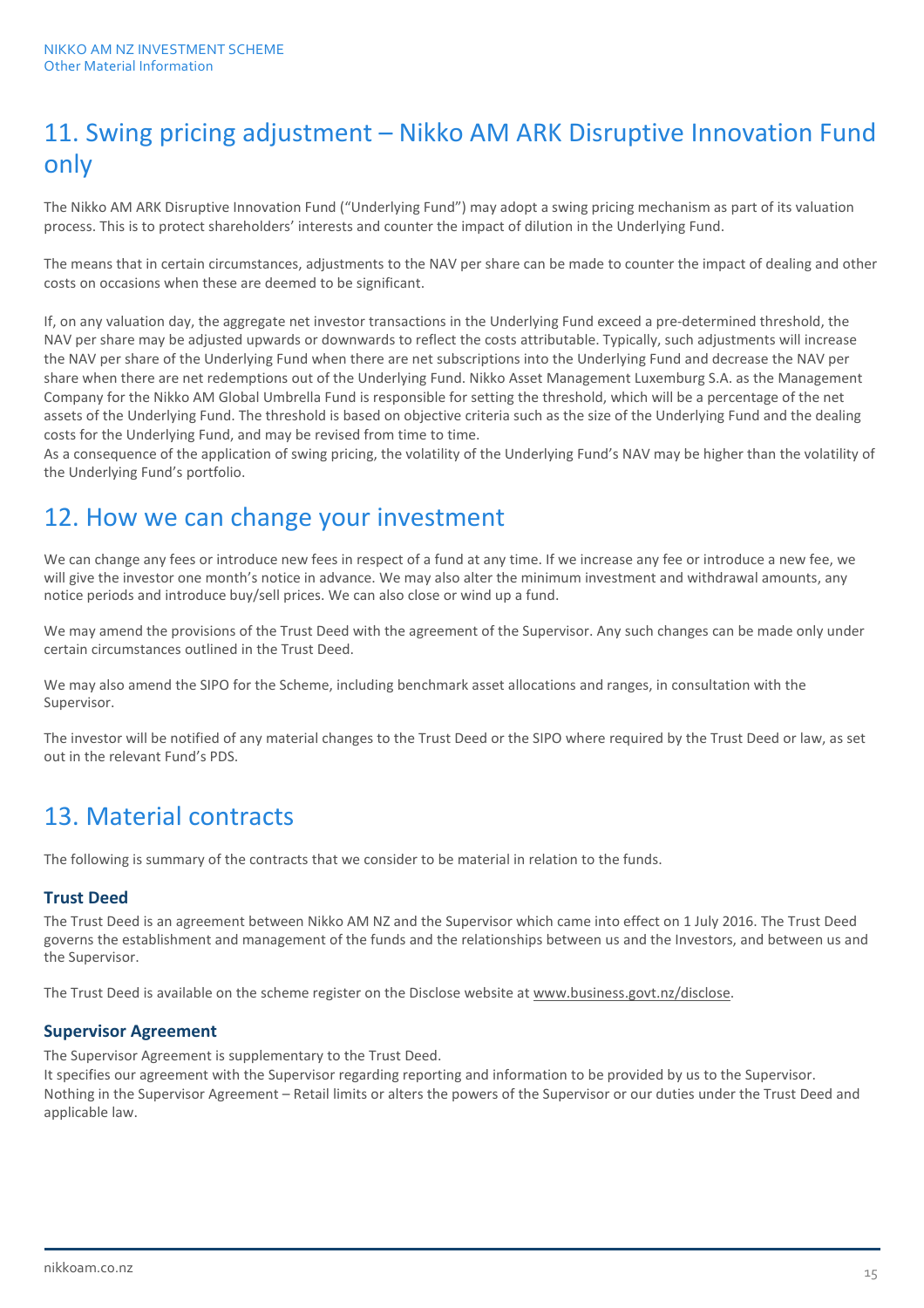### **Investment Management Agreement**

#### **Goldman Sachs Asset Management Australia Pty Limited (GSAM)**

We have entered into an Investment Management Agreement with GSAM dated 3 May 2012. This Agreement employs GSAM as an underlying fund manager to manage the investments of our Nikko AM Wholesale Global Bond Fund given their expertise and presence in the relevant jurisdictions. We receive monthly updates on the holdings, valuations and status of the fund. We can terminate the Investment Management Agreement at any time at 60 days' notice.

#### **Nikko Asset Management Europe Limited (NAME)**

We have entered into an Investment Management Agreement with NAME dated 26 June 2017. The Agreement employs NAME as an underlying fund manager to manage the investments of our Nikko AM Wholesale Global Shares Fund given their expertise and presence in the relevant jurisdictions. We receive monthly commentary on performance and updates on the holdings of the fund. We can terminate the Investment Management Agreement at any time at 10 business days' notice.

### **Delegation agreement – Global Equity Funds**

We have an Agreement with Yarra Capital Management. ("**Yarra**") This Agreement delegates strategy and implementation to Yarra for the Nikko AM Wholesale Global Equity Unhedged Fund. The decision on appointment of the underlying fund managers to manage the investments of the Nikko AM Wholesale Global Equity Unhedged Fund remains with us but is implemented by Yarra. They provide us with monthly updates on the holdings, valuations and status of the fund. We can terminate the delegation agreement at any time at 30 days' notice and termination/appointment of the underlying fund managers remains at our discretion.

### **Administration Agreement**

The Administration Agreement is a contract between us and BNP Paribas ("**Administration Manager**") dated 27 June 2011. This Agreement appoints the Administration Manager as an administrator to perform middle office services including:

- Transaction and Derivatives Management including non-market transactions
- Corporate Actions
- **Reconciliations**
- Pricing and Fund Valuations
- Accounting and Financial Reporting
- Tax
- Unit Pricing
- Performance Analytics
- Mandate Compliance

When required, the Administration Manager also assists us with the preparation of annual financial statements for the funds.

### **Unit Registry Agreement**

The Unit Registry Agreement is a contract between us and MMC Limited, dated 17 November 2017. This agreement appoints MMC Limited as the Unit Registrar for all Nikko AM NZ funds.

### **International Swaps and Derivatives Association (ISDA) Master Agreements and Appendices**

The Nikko AM Option Fund invests in the Nikko AM Wholesale Option Fund managed by us. The Nikko AM Wholesale Option Fund utilises multiple ISDA Master Agreements entered into on the fund's behalf by either Nikko AM NZ or the trustee of the fund. The ISDA Master Agreements set out the standard terms that apply to the transactions entered into by Nikko AM NZ on behalf of the Nikko AM Wholesale Option Fund. These ISDA Master Agreements establish lines of credit for the Nikko AM Wholesale Option Fund, and can be terminated at any time by either Nikko AM NZ or the relevant counterparty.

# 14. Financial statements and auditor's report

In line with the 'three lines of defence' model, the Nikko AM Audit Committee conducts the annual internal audit which includes reviews on compliance management processes, procedures, systems and management controls. All audit reports are issued to our Board and Compliance, Risk and Disclosure Committee.

The Administration Manager provides us with quarterly compliance assurance reports as well as semi-annually ISAE3402 independent audit assurance on their operational controls and effectiveness.

KPMG is the auditor of both the Scheme and the Manager.

Financial statements for the Funds are available on the scheme register on the Disclose websit[e www.business.govt.nz/disclose.](http://www.business.govt.nz/disclose)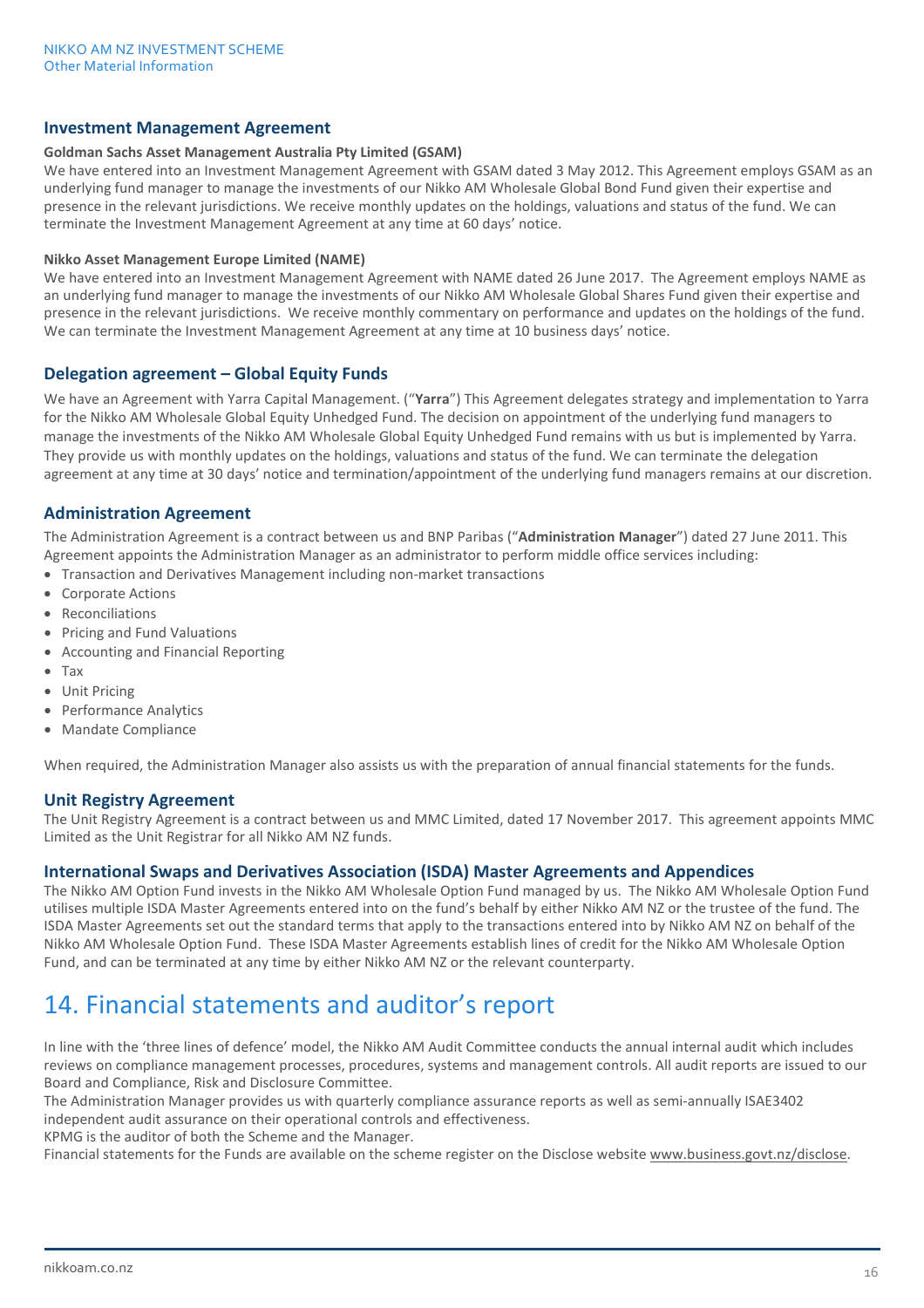# 15. Deferral and suspension of withdrawals

# **Deferral**

We may defer withdrawals if we receive withdrawal requests over a period of 3 months totalling more than 5% of the total Units on issue in a fund and we consider it is in investors' interests to defer immediate withdrawal. In this event we will allow withdrawal by instalments over a period which we consider appropriate. The timeframe will be determined by circumstances existing on capital markets.

In addition, we may take any action we think appropriate to ensure a fund remains eligible to be a PIE. These steps include to compulsorily withdraw your Units and pay the proceeds to your nominated bank account.

### **Suspension**

We may suspend your right to withdraw Units in any fund if we receive withdrawal requests totalling more than 20% of the Units on issue in that fund over a three month period.

If we take this action, we must notify the Supervisor of our intention to suspend redemptions and send all Investors a suspension notice. If we wish to suspend redemptions for more than six months from the date of the notice, we are obliged to immediately call an Investor meeting to consider winding up the relevant fund or take action which Investors consider appropriate.

In addition, we may also defer or suspend the withdrawal of any Units in a fund where:

- There is a material adverse change in the position (financial or otherwise) of either ourselves or the fund;
- There is a material adverse change in domestic or international financial markets;
- There is any other material adverse reason relating to the fund, ourselves or the Supervisor.

In this event, the Supervisor must be notified. Again, if we wish to suspend for more than six months we must also call a meeting of Investors to consider winding up the relevant fund or take such action as Investors see fit.

# 16. Risks

All investments carry some level of risk. Past performance is not necessarily an indication of future returns.

The main types of risks that Investors face are that they may not receive the returns they expect, that the capital value of their investments may end up less than they originally invested, or that they may be unable to get back their money when they need it.

There is a link between the risk of an investment and the likely return the investment will provide. Generally, the higher the risk, the greater the potential return will be for Investors. The converse also applies: the lower the risk, the lower the expected return. However, returns offered on investments are also affected by fees and expenses charged in connection with the investment, which should be taken into account when comparing returns.

Each type of investment has its own characteristic mix of risk and return. However, the particular risks and returns for any type of investment at any time depend on fluctuating market conditions, as well as the soundness and risk management practices of the investment manager.

There is a risk, particularly in the short to medium term, that if any of the risks eventuate, you may receive less than the amount you paid for your Units.

Risks are outlined in the relevant fund's PDS.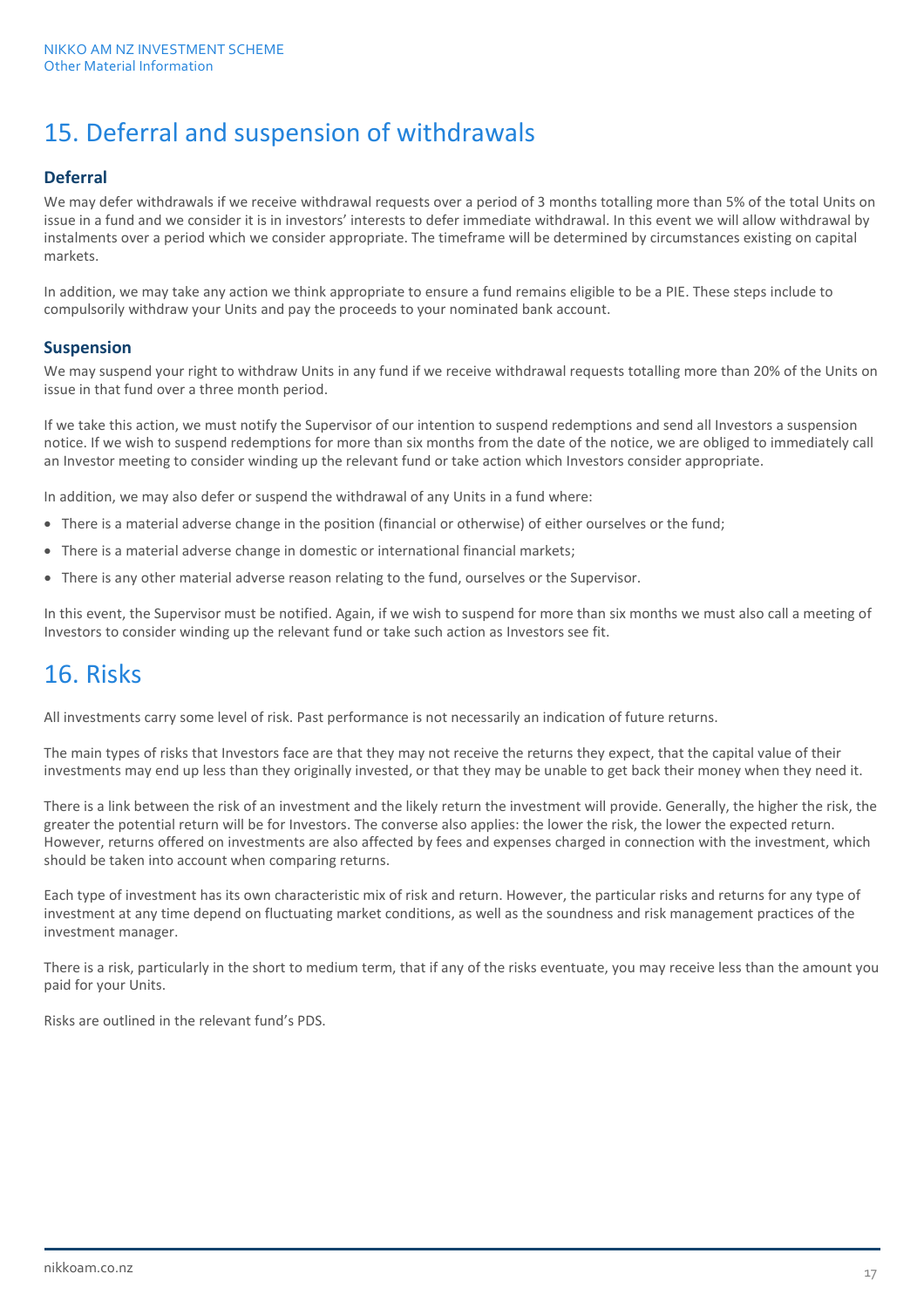# 17. Taxation

This section briefly summarises the New Zealand taxation regime. It is intended as a general guide only. All Investors have different taxation positions and should seek their own tax advice prior to investing.

### **Portfolio Investment Entities**

Each fund has elected to be a Portfolio Investment Entity (PIE).

Under the PIE tax regime, each fund will attribute income to its Investors and, where applicable, pay tax on attributed income on behalf of Investors with a Notified Investor Rate (NIR) of greater than zero.

Each fund will pay the PIE tax deducted from an Investor to Inland Revenue (IRD). The amount of tax payable by a fund will be the total of the PIE tax liability of all Investors in that fund collectively.

The PIE tax liability paid by a fund on your behalf will be a final tax as long as you have provided your correct Prescribed Investor Rate (PIR) to us. A PIR once notified becomes an NIR. If you do not notify your PIR at all then the NIR applied will be the default maximum rate (see 'Individuals' and 'Non-Individuals' below).

### **Individuals**

If you are an individual, the PIR will be 10.5%, 17.5% or 28% (see also the final paragraph under 'Additional PIR Information' below).

To qualify for a 10.5% or 17.5% PIR, you must be a New Zealand tax resident, provide us with a valid IRD number and meet the following criteria in either of the two immediately prior tax years (a tax year is the 12 month period from 1 April to 31 March).

| If the taxable income is: | And taxable income plus PIE income: | Then the PIR rate that applies is: |
|---------------------------|-------------------------------------|------------------------------------|
| \$14,000 or less          | \$48,000 or less                    | 10.5%                              |
| \$48,000 or less          | \$70,000 or less                    | 17.5%                              |
| All other cases           |                                     | 28%                                |

(Note that, if for the previous two tax years you qualify for two rates, your PIR is the lowest rate.)

If you do not qualify for the 10.5% or 17.5% PIR, then your PIR will be 28%. If you have provided your correct PIR, the maximum tax rate for an individual in a Fund is 28%, notwithstanding that their marginal tax rate is 30% or 33%.

You must advise us of your PIR and valid IRD number when you apply to invest in a Fund. You must also notify us if your PIR changes at any time. If you do not provide your PIR to us you will automatically be taxed at the default maximum rate of 28% on your attributed income from a Fund.

If the rate applied to your PIE income is lower than your correct PIR you will be required to pay any tax shortfall as part of the income tax year-end process. If the rate applied to your PIE income is higher than your PIR any tax over-withheld will be used to reduce any income tax liability you may have for the tax year and any remaining amount will be refunded to you.

If you have provided your correct PIR you will not be required to file an income tax return in relation to the taxable income from a Fund. As such, the income will have no effect on any student loan payments or child support payments you may receive.

Income attributed by the fund or certain other trusts to you will be included as family scheme income for the determination of Working for Families tax credits.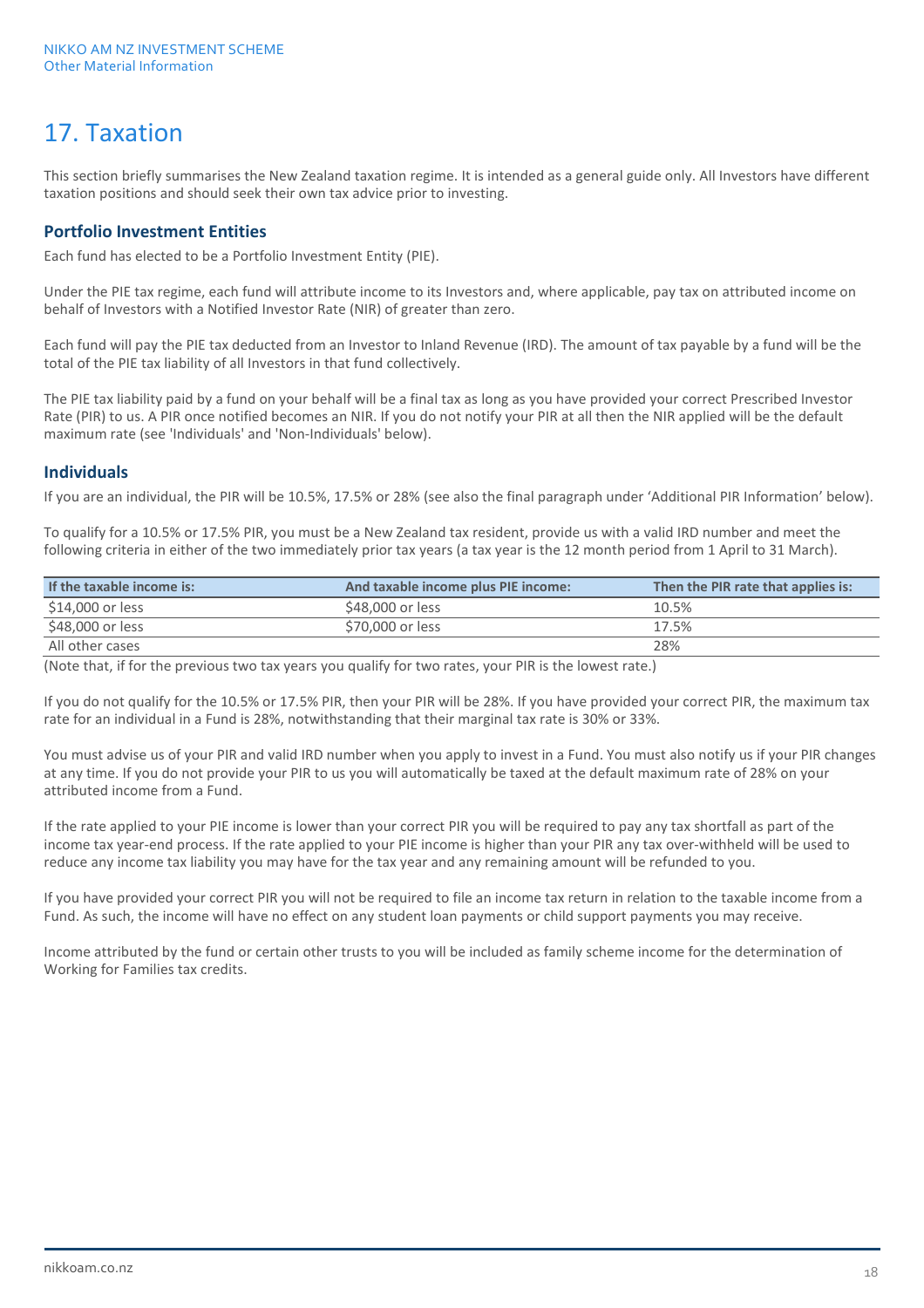### **Non individuals**

Non individual Investors (e.g. a company, a charity or a portfolio investor proxy) who provide us with a valid IRD number will have a PIR of 0%. If you are investing on behalf of one of these entities and you do not provide us with a valid IRD number, the default PIR of 28% will apply. If the entity has a PIR of 0% you must account for tax on its attributed taxable income from the fund in its own income tax return unless it is tax exempt.

If a non-individual Investor is a trust their PIR will be 0% unless the trustees of the trust elect to apply a 28% PIR, a 17.5% PIR or a 10.5% PIR (which is only available to certain testamentary trusts). However, if you do not provide a valid IRD number for the trust, the PIR will be the default PIR of 28%. If the 0%, 10.5% or 17.5% PIR applies, the trust must account for any attributed taxable income from a fund within its own income tax return (at the appropriate tax rate) or distribute it as beneficiary income. PIE tax paid is available as a credit against tax payable by either the trust or the beneficiaries. If a trust choses a 28% PIR, we will pay tax at the 28% rate and that will be a final tax.

### **Custodial Investors**

Special provisions apply for custodians who hold legal title to Units on behalf of underlying Investors who have provided funds for the Units held by the custodian. Such custodian may give notice to the fund that the custodian is a Proxy. If you invest through a custodian who has elected to be a Proxy, then neither ourselves nor the Trustee will undertake the following responsibilities, which will instead be undertaken by the custodian:

- Calculating and organising payment of tax liability on income attributed to the Proxy by applying the PIRs of the underlying Investors;
- Making adjustments to the Units held on behalf of underlying investors (by requesting the redemption of Units) or the distributions (if any) made to underlying investors or requiring payments to be made by the underlying investors which reflect the tax liability on income attributed to the underlying investors;
- Organising the provision of returns and other information to the IRD;
- Providing us any information concerning the underlying investors that may be relevant to whether the fund continues to meet PIE eligibility requirements.

We may require Proxies to enter into contractual arrangements with us regarding compliance by Proxies with tax requirements.

### **Foreign residents**

If you are not a New Zealand resident your attributed income from a fund will be taxed at 28%. We will account to the IRD directly for tax on your attributed income from a fund, so any income distributed to you will be net income.

Funds known as "foreign investment zero rate PIEs" and "foreign investment variable rate PIEs" are intended to reduce taxation of foreign investors' investment in PIEs. We do not currently offer these types of funds as most of our investors are New Zealand residents.

We recommend non New Zealand residents seek their own independent professional taxation advice.

### **Additional PIR information**

For joint Investors the PIR applied to the attributed income allocated to your PIE holding will be the highest PIR applicable to any of you.

Please note that the IRD may notify us to disregard an Investor's notified PIR and instead apply a different PIR.

### **Investments not subject to Foreign Investment Fund (FIF) Regime**

As long as any of the funds remains a PIE, that fund will not be subject (where applicable) to tax on any capital gains made on the disposition of shares held in New Zealand resident companies or certain Australian resident companies listed on an approved Australian Stock Exchange index.

### **Investments subject to FIF Regime (FDR applies)**

Certain foreign equities (where applicable) will in most instances be taxed under the fair dividend rate (FDR) method. Under this method, a fund will calculate taxable income based on 5% of the market values of offshore equities, calculated on a daily basis. Any dividends (or profits from sale of shares) will not be taxed separately. However, a fund will still be entitled to a credit for foreign withholding tax paid on dividends received on equities, subject to certain limits.

Under FDR, any losses in respect of holdings in overseas shares are not deductible to a fund for tax purposes.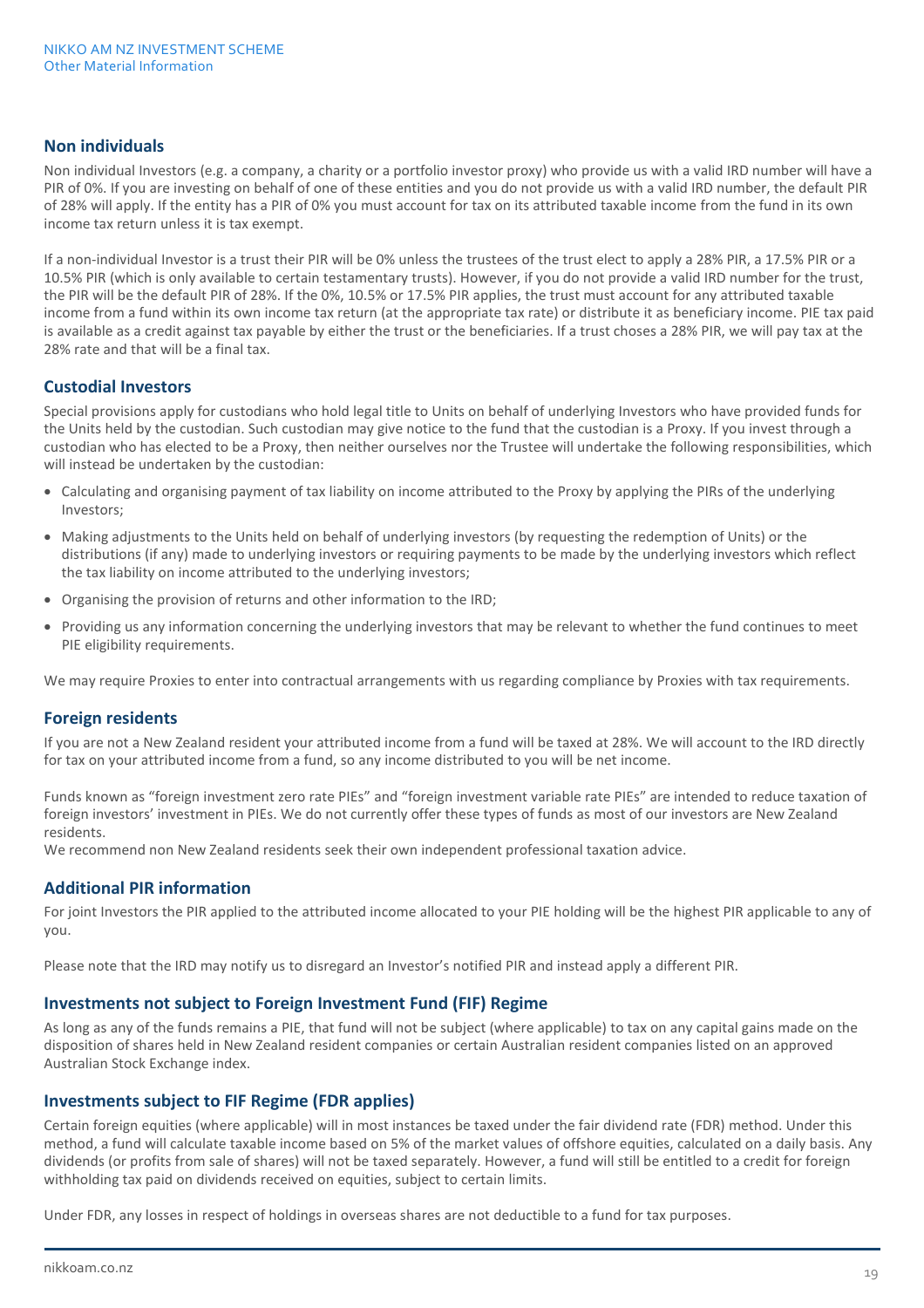### **Other Non-Equity Investments**

Other income of a fund will be subject to the relevant normal tax rules. Tax may be imposed in overseas jurisdictions in relation to overseas investments (although this may give rise to a tax credit in New Zealand).

### **Tax Credits**

If there is a tax loss or there are excess tax credits attributed to Investors who have notified a PIR of greater than zero for a period, these will generally be available to you in the form of a tax credit. Upon receipt of the monies from Inland Revenue, a fund will either re-invest this tax credit by purchasing units in that fund on your behalf in respect of annual attributions (as at 31 March) or include it in the net proceeds payable to you or applied on your behalf as a result of a full withdrawal. For non-individuals with a 0% PIR, the tax loss may be available for offset in that Investor's tax return against other income, with any excess available to carry forward.

### **Switches**

A switch is regarded as a withdrawal from an investment and an acquisition of a new investment. If you make an application to withdraw or switch, the Manager will deduct any PIE tax required from the amount that is withdrawn or switched between the funds and pay such PIE tax to Inland Revenue.

### **Distributions and Withdrawals**

Distributions are not subject to any tax. The amount paid on the withdrawal of Units is not subject to any tax. However, if you have a PIR greater than 0%, we may cancel Units to meet the relevant PIE tax liability for the period up to the time of withdrawal.

# **Sale of Units**

The tax treatment of sales of Units in the funds depends on your tax status. Generally the profit on sales will be taxable if you:

- Acquired Units with the purposes of disposing of them;
- Are a dealer in investments of the same kind as the Units and acquire the Units for the purpose of that business;
- Are engaged in a business, an ordinary occurrence of which is the sale of investments of the same kind as the Units.

# **Returns and Payment of Tax to IRD**

The funds will return Investors' PIE tax to the IRD annually.

The funds will pay tax on behalf of Investors at different rates and may receive tax credits which are only attributable to certain Investors. Accordingly, to maintain equity between Investors, we will either:

- adjust the units held by Investors (by redeeming units equal in value to the tax paid by a fund in respect of them, or by issuing additional units equal in value to their share of any credits); or
- adjust the withdrawal entitlement of tax paid by Investors (by deducting the amount of PIE tax paid in respect of them).

If your account balance is insufficient to meet the PIE tax liability, then the Trustee and ourselves are indemnified by the Investor for the shortfall.

There may always be future changes to the taxation legislation and tax rates which may impact each Investor differently. You should always seek independent professional tax advice suitable to your individual circumstances.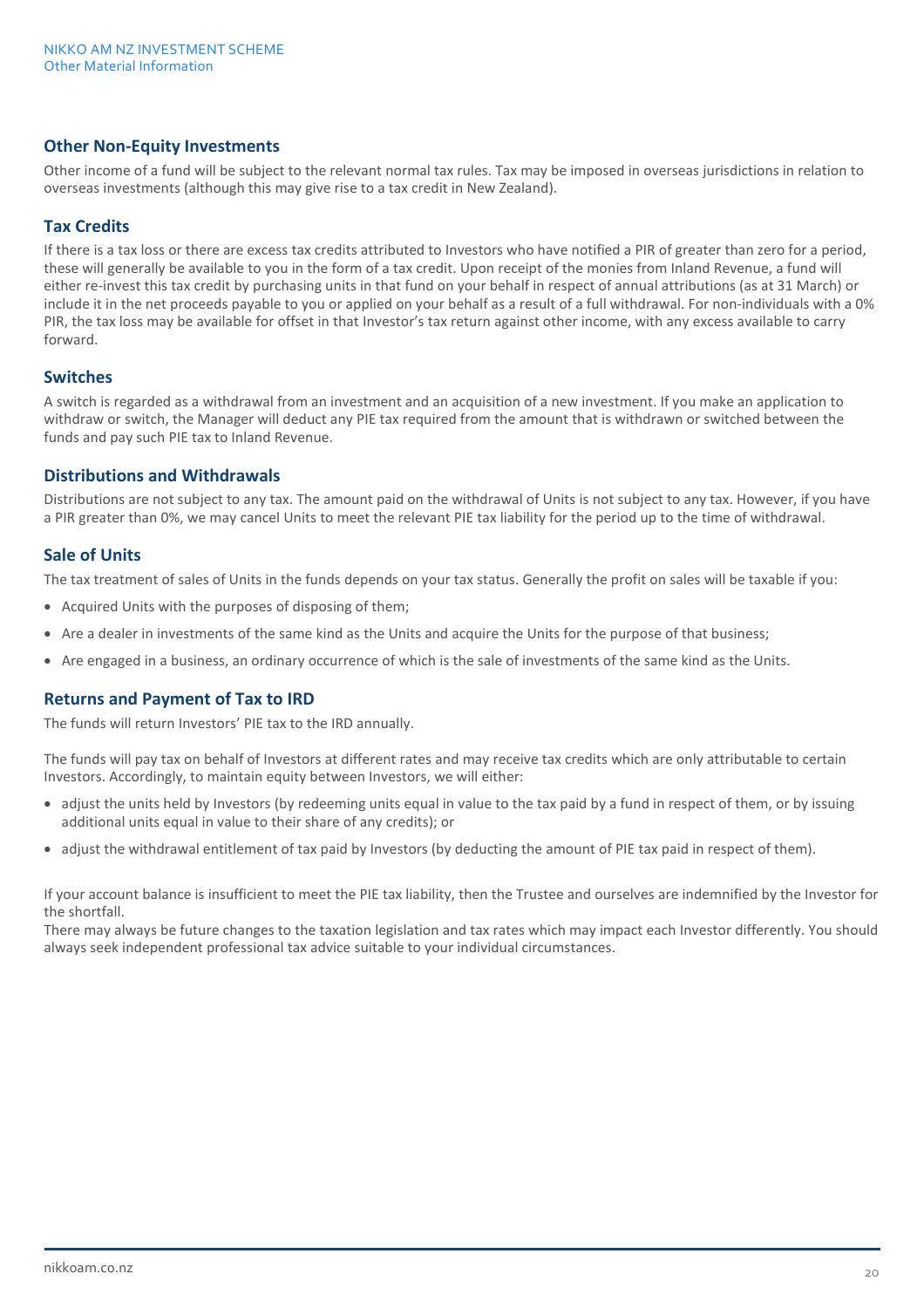# 18. Investing through a Portfolio Investor Proxy (PIP) or another custodial service

Investment in the funds is available via financial advisors, who use a custodial or proxy service, as well as sites such as InvestNow. If you invest through such services, you will not become a direct Investor in the funds and will not have a direct relationship with us or the Supervisor. Rather, the PIP or the Custodial Service has the direct relationship with us and will be able to exercise any rights attached to Units held. You will have a direct investment relationship with your PIP or the Custodial Service.

A PIP or the Custodial Service will have an agreement with you governing the terms of the custodial arrangement. Although you do not become a registered Investor in a fund, you are entitled to rely on the PDS, this Document and any other information on the Disclose register in respect of the offer of Units in the fund.

Reports, notices and other documentation will be sent directly to the PIP or the Custodial Service and all correspondence will be conducted by us with the PIP or the Custodial Service.

The PIP or the Custodial Service will have entered into an arrangement with us in respect of the funds. The PDS, this Document and any other information on the Disclose register outline the terms and conditions of investment in the funds made by a PIP or the Custodial Service, which may have been varied by such an arrangement. You should contact your PIP or the Custodial Service to ascertain whether any variations have been agreed between us and them.

You should ascertain from your PIP or the Custodial Service:

- whether any minimum investments or minimum withdrawals (other than those specified in the PDS) have been agreed between us and the PIP;
- the minimum amount that the PIP or Custodial Service requires to be invested and the consequences of failing to maintain that minimum amount;
- whether there are any timing cut-off times for transacting (e.g. applications and withdrawals); and
- whether any fees and charges are payable to the PIP or the Custodial Service (in addition to fees and charges set out in the PDS).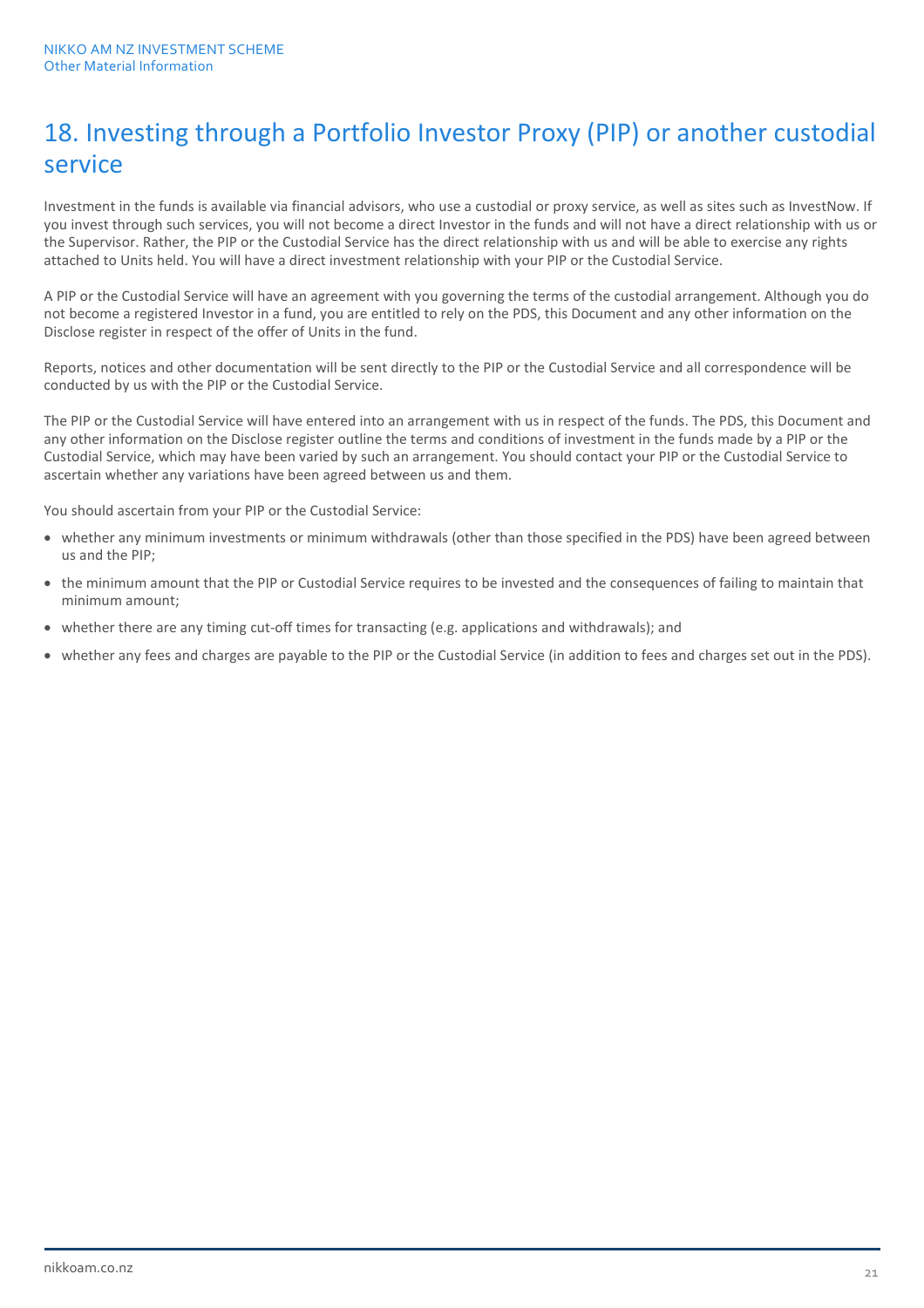# Appendix A

# **Disclaimers**

**S&P:** The S&P Indices are a product of S&P Dow Jones Indices LLC ("SPDJI"), and has been licensed for use by Nikko Asset Management New Zealand Limited. Standard & Poor's® and S&P® are registered trademarks of Standard & Poor's Financial Services LLC ("S&P"); Dow Jones® is a registered trademark of Dow Jones Trademark Holdings LLC ("Dow Jones"); S&P, S&P500 and S&P/ASX 200 are trademarks of the Standard & Poor's Financial Services LLC ("S&P"), a part of McGraw Hill Financial Inc.; and these trademarks have been licensed for use by SPDJI and sublicensed for certain purposes by Nikko Asset Management New Zealand Limited. Nikko Asset Management New Zealand Limited's Products are not sponsored, endorsed, sold or promoted by SPDJI, Dow Jones, S&P, their respective affiliates and none of such parties make any representation regarding the advisability of investing in such product(s) nor do they have any liability for any errors, omissions, or interruptions of the S&P Indices.

**MSCI:** This scheme is not sponsored, endorsed, sold or promoted by MSCI Inc. ("MSCI"), any of its affiliates, any of its information providers or any other third party involved in, or related to, compiling, computing or creating any MSCI index (collectively, the "MSCI parties"). The MSCI indexes are the exclusive property of MSCI. MSCI and the MSCI index names are service mark(s) of MSCI or its affiliates and have been licensed for use for certain purposes by Nikko Asset Management New Zealand Limited. None of the MSCI parties makes any representation or warranty, express or implied, to the issuer or owners of this scheme or any other person or entity regarding the advisability of investing in funds generally or in this scheme particularly or the ability of any MSCI index to track corresponding stock market performance. MSCI or its affiliates are the licensors of certain trademarks, service marks and trade names and of the MSCI indexes which are determined, composed and calculated by MSCI without regard to this scheme or the issuer or owners of this scheme or any other person or entity. None of the MSCI parties has any obligation to take the needs of the issuer or owners of this scheme or any other person or entity into consideration in determining, composing or calculating the MSCI indexes. None of the MSCI parties is responsible for or has participated in the determination of the timing of, prices at, or quantities of this scheme to be issued or in the determination or calculation of the equation by or the consideration into which this scheme is redeemable. Further, none of the MSCI parties has any obligation or liability to the issuer or owners of this scheme or any other person or entity in connection with the administration, marketing or offering of this scheme. Although MSCI shall obtain information for inclusion in or for use in the calculation of the MSCI indexes from sources that MSCI considers reliable, none of the MSCI parties warrants or guarantees the originality, accuracy and/or the completeness of any MSCI index or any data included therein. None of the MSCI parties makes any warranty, express or implied, as to results to be obtained by the issuer of the scheme, owners of the scheme, or any other person or entity, from the use of any MSCI index or any data included therein. None of the MSCI parties shall have any liability for any errors, omissions or interruptions of or in connection with any MSCI index or any data included therein. Further, none of the MSCI parties makes any express or implied warranties of any kind, and the MSCI parties hereby expressly disclaim all warranties of merchantability and fitness for a particular purpose, with respect to each MSCI index and any data included therein. Without limiting any of the foregoing, in no event shall any of the MSCI parties have any liability for any direct, indirect, special, punitive, consequential or any other damages (including lost profits) even if notified of the possibility of such damages.

**BLOOMBERG BARCLAYS:** BLOOMBERG is a trademark and service mark of Bloomberg Finance L.P. BARCLAYS is a trademark and service mark of Barclays Bank Plc, used under license. Bloomberg Finance L.P. and its affiliates (collectively, "Bloomberg") or Bloomberg's licensors own all proprietary rights in the BLOOMBERG BARCLAYS INDICES. Neither Bloomberg nor Barclays Bank Plc or Barclays Capital Inc. or their affiliates (collectively "Barclays") guarantee the timeliness, accuracy or completeness of any data or information relating to BLOOMBERG BARCLAYS INDICES or make any warranty, express or implied, as to the BLOOMBERG BARCLAYS INDICES or any data or values relating thereto or results to be obtained therefrom, and expressly disclaims all warranties of merchantability and fitness for a particular purpose with respect thereto. It is not possible to invest directly in an index. Back-tested performance is not actual performance. Past performance is not an indication of future results. To the maximum extent allowed by law, Bloomberg and its licensors, and their respective employees, contractors, agents, suppliers and vendors shall have no liability or responsibility whatsoever for any injury or damages - whether direct, indirect, consequential, incidental, punitive or otherwise - arising in connection with BLOOMBERG BARCLAYS INDICES or any data or values relating thereto - whether arising from their negligence or otherwise. This document constitutes the provision of factual information, rather than financial product advice. Nothing in the BLOOMBERG BARCLAYS INDICES shall constitute or be construed as an offering of financial instruments or as investment advice or investment recommendations (i.e., recommendations as to whether or not to "buy," "sell," "hold" or enter into any other transaction involving a specific interest) by Bloomberg or its affiliates or licensors or a recommendation as to an investment or other strategy. Data and other information available via the BLOOMBERG BARCLAYS INDICES should not be considered as information sufficient upon which to base an investment decision. All information provided by the BLOOMBERG BARCLAYS INDICES is impersonal and not tailored to the needs of any specific person, entity or group of persons. Bloomberg and its affiliates express no opinion on the future or expected value of any security or other interest and do not explicitly or implicitly recommend or suggest an investment strategy of any kind. In addition, Barclays is not the issuer or producer of the BLOOMBERG BARCLAYS INDICES and has no responsibilities, obligations or duties to investors in these indices. While Bloomberg may for itself execute transactions with Barclays in or relating to the BLOOMBERG BARCLAYS INDICES, investors in the BLOOMBERG BARCLAYS INDICES do not enter into any relationship with Barclays and Barclays does not sponsor, endorse, sell or promote, and Barclays makes no representation regarding the advisability or use of, the BLOOMBERG BARCLAYS INDICES or any data included therein. Customers should consider obtaining independent advice before making any financial decisions. ©2016 Bloomberg Finance L.P. All rights reserved.